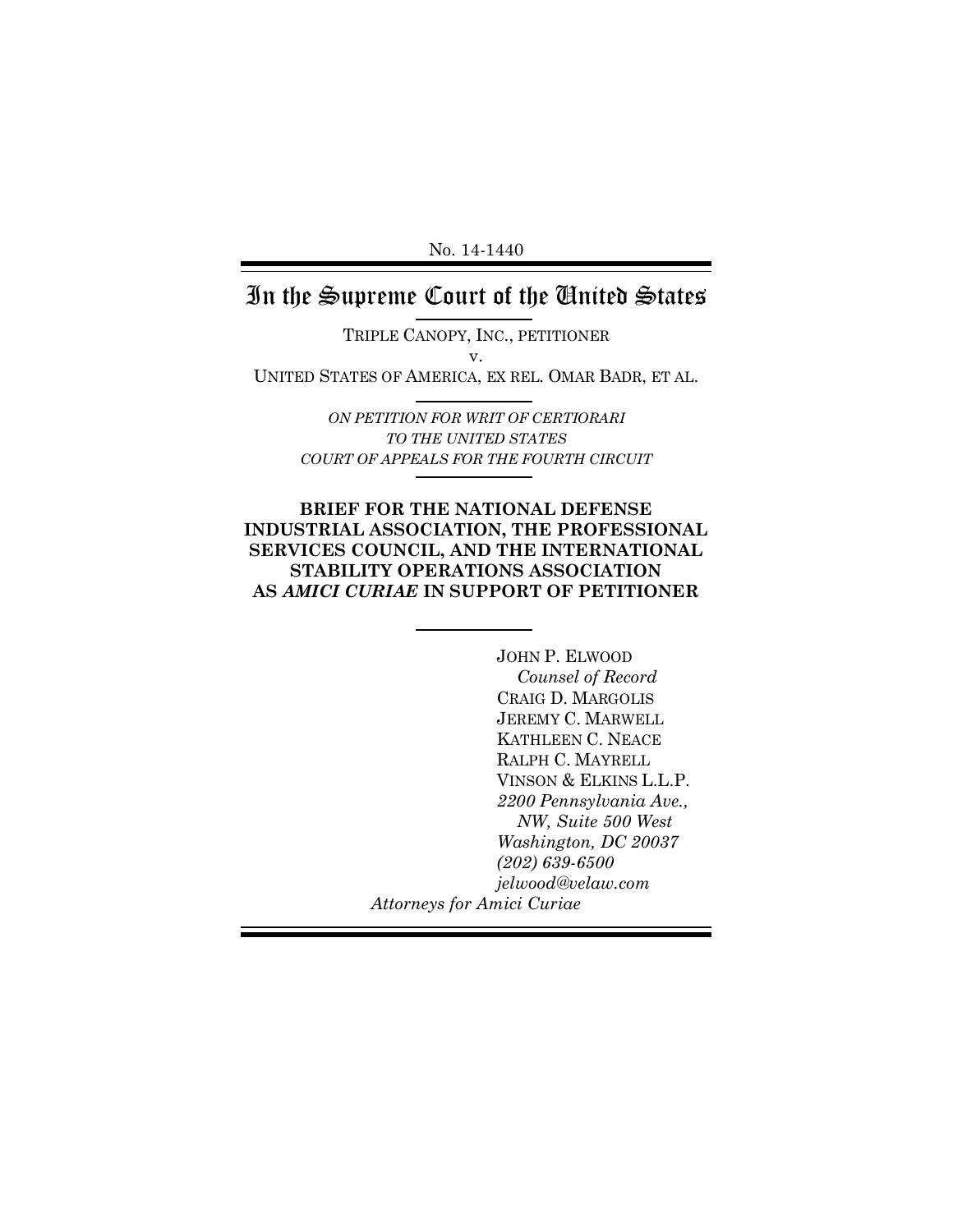## **TABLE OF CONTENTS**

|--|

| I. The Circuits Are Intractably Split On<br>Whether And How The False Claims Act<br>Imposes Liability For "Implied False                                                                                               |
|------------------------------------------------------------------------------------------------------------------------------------------------------------------------------------------------------------------------|
| II. The Fourth Circuit's Broad Theory Of<br><b>Implied Certification Profoundly Increases</b><br>Risk And Uncertainty For Government                                                                                   |
|                                                                                                                                                                                                                        |
| A. Implied Certification Improperly<br>Threatens Punitive FCA Liability For<br>Alleged Violations Of Obscure Or<br>Insignificant Contract Terms Or Rules 9                                                             |
| B. The Implied Certification Theory<br>Deprives Defendants Of Fair Notice<br>About What Actions May Lead To                                                                                                            |
| C. The Fourth Circuit's Implied<br>Certification Theory, Combined With<br>Some Courts' Permissive Reading of<br>Rule 9(b), Could Be Effectively<br>Immune From A Motion to Dismiss,<br>And Creates A Magnet For Forum- |
| D. Implied Certification Affects A Vast<br>Portion Of The U.S. Economy  19                                                                                                                                             |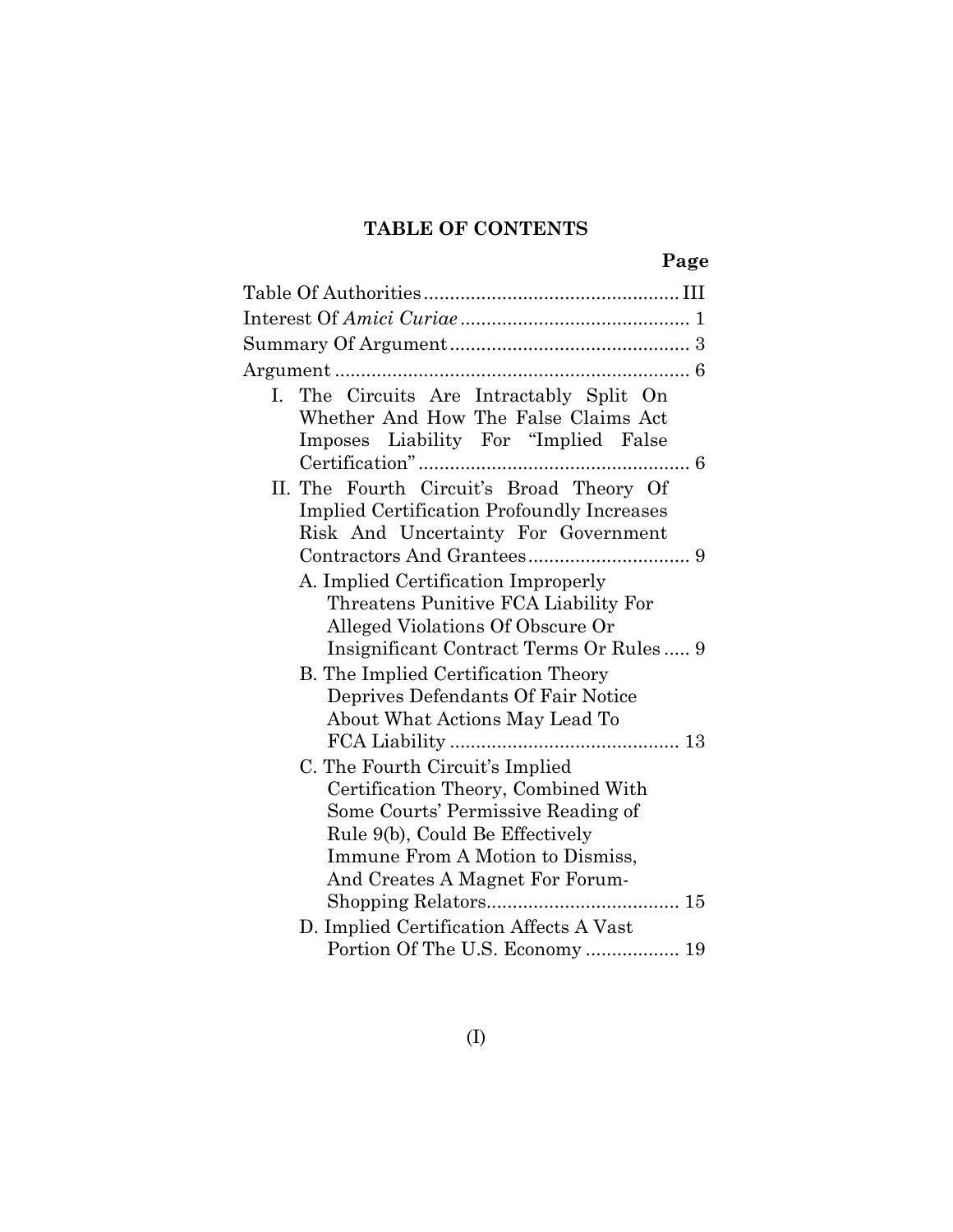# **Page**

| III.Implied Certification Has No Basis In The |  |
|-----------------------------------------------|--|
|                                               |  |
|                                               |  |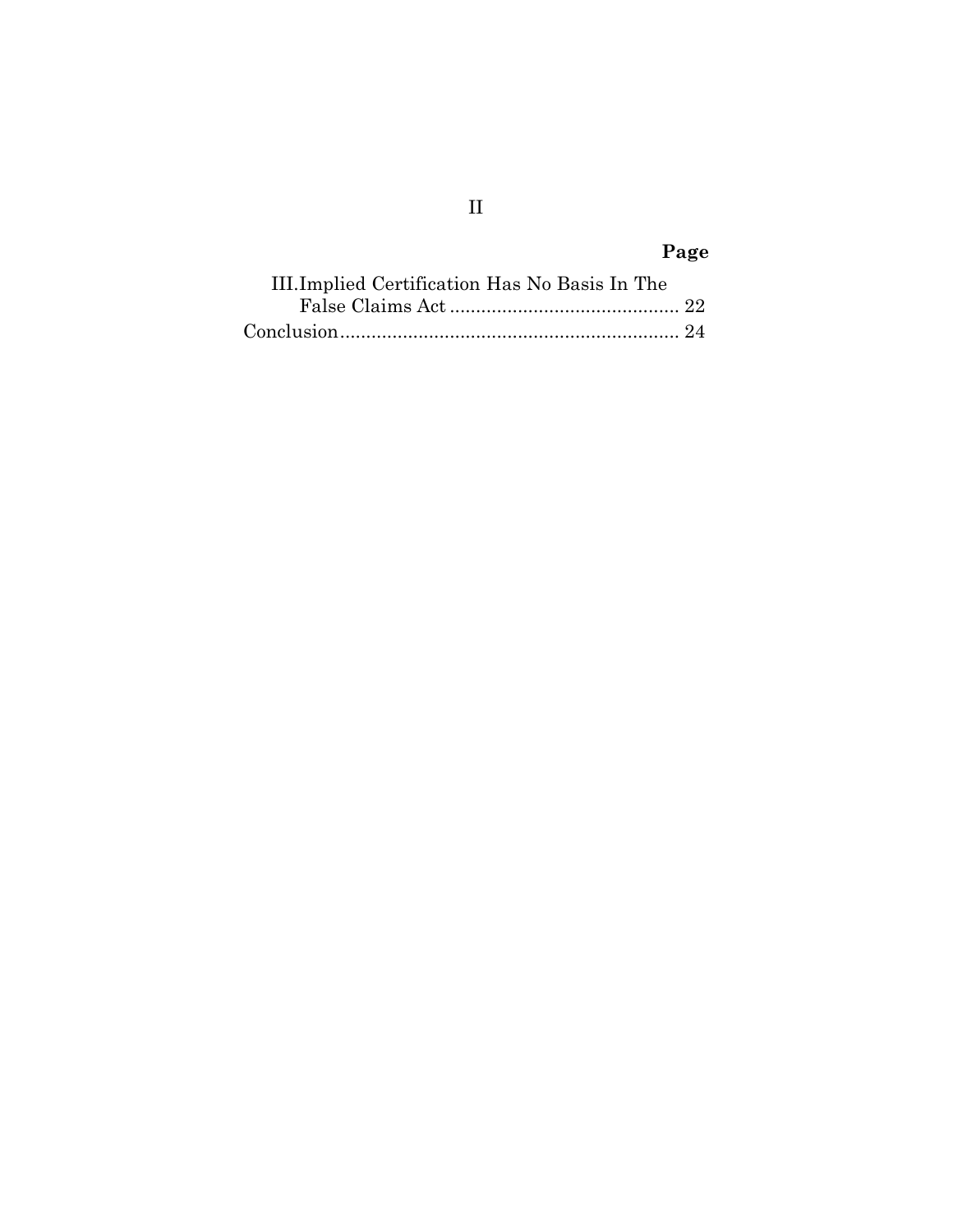## **TABLE OF AUTHORITIES**

**Cases: Page(s)**

| Agency Holding Corp. v. Malley-Duff                                                        |
|--------------------------------------------------------------------------------------------|
| Carmichael v. Kellogg, Brown<br>& Root Servs., Inc.,<br>572 F.3d 1271 (11th Cir. 2009)  11 |
| Chesbrough v. VPA P.C.,                                                                    |
| Connally v. General Constr. Co.,                                                           |
| Ctr. of Metro N.Y., Inc. v. Westchester Cnty.,                                             |
| <i>Eisenstein v. City of New York,</i>                                                     |
| <i>Erie R. Co. v. Tompkins, 304 U.S. 64 (1938) </i> 19                                     |
| FCC v. Fox Television Stations, Inc.,                                                      |
| <i>Gasperini</i> v. Center for Humanities, Inc.,                                           |
| Graham Cnty. Soil & Water Conservation<br>Dist. v. U.S. ex rel. Wilson,                    |
|                                                                                            |
| Grand Union Co. v. United States,                                                          |
| Guaranty Trust Co. of N.Y. v. York,                                                        |
| Hanna v. Plumer, 380 U.S. 460 (1965)  19                                                   |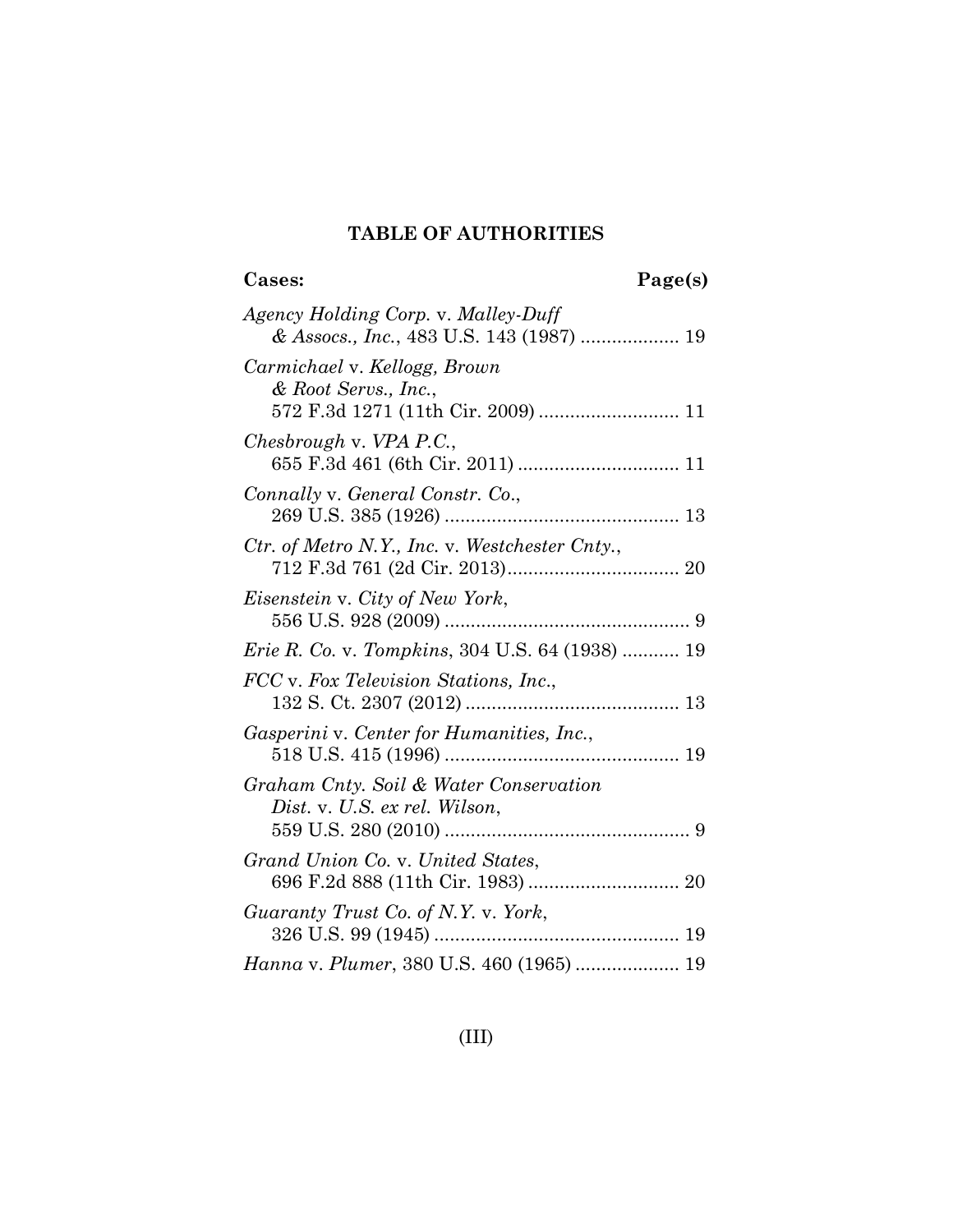# **Cases***—***Continued: Page(s)**

| In re Kellogg Brown & Root, Inc.,                                                                        |
|----------------------------------------------------------------------------------------------------------|
| International Data Bank, Ltd. v. Zepkin,<br>812 F.2d 149 (4th Cir. 1987)  17                             |
| Kellogg Brown & Root Services, Inc. v. U.S. ex                                                           |
| McLain v. Fluor Enters., Inc.,                                                                           |
| Mikes v. Straus,                                                                                         |
| Schindler Elevator Corp. v. U.S. ex rel. Kirk,                                                           |
| Smith v. Duffey, 576 F.3d 336 (7th Cir. 2009) 17                                                         |
| Town of Concord v. Bos. Edison Co.,                                                                      |
| U.S. ex rel. Bias v. Tangipahoa Parish Sch. Bd.,<br>No. 12-cv-2202, 2015 WL 225410                       |
| U.S. ex rel. Bidani v. Lewis,<br>264 F. Supp. 2d 612 (N.D. Ill. 2003)  13                                |
| U.S. ex rel. Bilotta v. Novartis Pharm. Corp.,<br>50 F. Supp. 3d 497 (S.D.N.Y. 2014) 20                  |
| U.S. ex rel. Ebeid v. Lungwitz,                                                                          |
| U.S. ex rel. Heath v. $AT\&T$ , Inc.,<br>No. 14-7094, 2015 WL 3852180<br>(D.C. Cir. June 23, 2015)16, 17 |
| U.S. ex rel. Hendow v. Univ. of Phoenix,                                                                 |

IV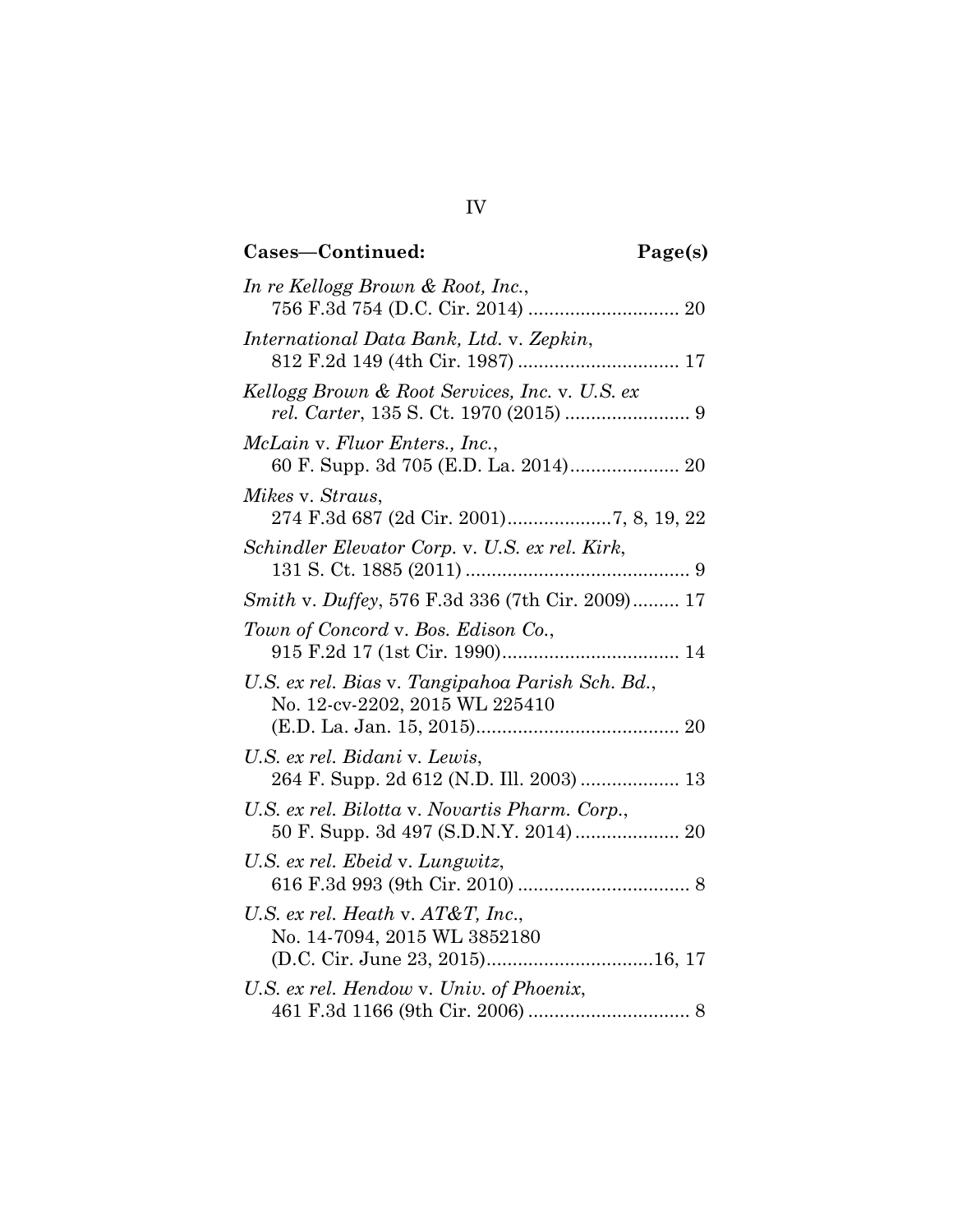# **Cases***—***Continued: Page(s)**

| U.S. ex rel. King v. F.E. Moran, Inc.,<br>No. 00-cv-3877, 2002 WL 2003219                              |
|--------------------------------------------------------------------------------------------------------|
|                                                                                                        |
| U.S. ex rel. Koch v. Koch Indus., Inc.,<br>57 F. Supp. 2d 1122 (N.D. Okla. 1999) 20                    |
| U.S. ex rel. Landis v. Tailwind Sports Corp.,<br>51 F. Supp. 3d 9 (D.D.C. 2014) 17, 20                 |
| U.S. ex rel. Lemmon v. Envirocare of Utah, Inc.,                                                       |
| U.S. ex rel. Marcy v. Rowan Cos.,                                                                      |
| U.S. ex rel. Oliver v. Philip Morris USA, Inc.,<br>No. 08-0034, 2015 WL 1941578                        |
| U.S. ex rel. Pritzker v. Sodexho, Inc.,                                                                |
| U.S. ex rel. Shemesh v. CA, Inc.,<br>No. 09-cv-1600, 2015 WL 1446547                                   |
| U.S. ex rel. Steury v. Cardinal Health, Inc.,                                                          |
| U.S. ex rel. Thompson v. Columbia/HCA<br>Healthcare Corp.,<br>20 F. Supp. 2d 1017 (S.D. Tex. 1998)  13 |
| U.S. ex rel. Willard v. Humana Health<br>Plan of Tex. Inc.,                                            |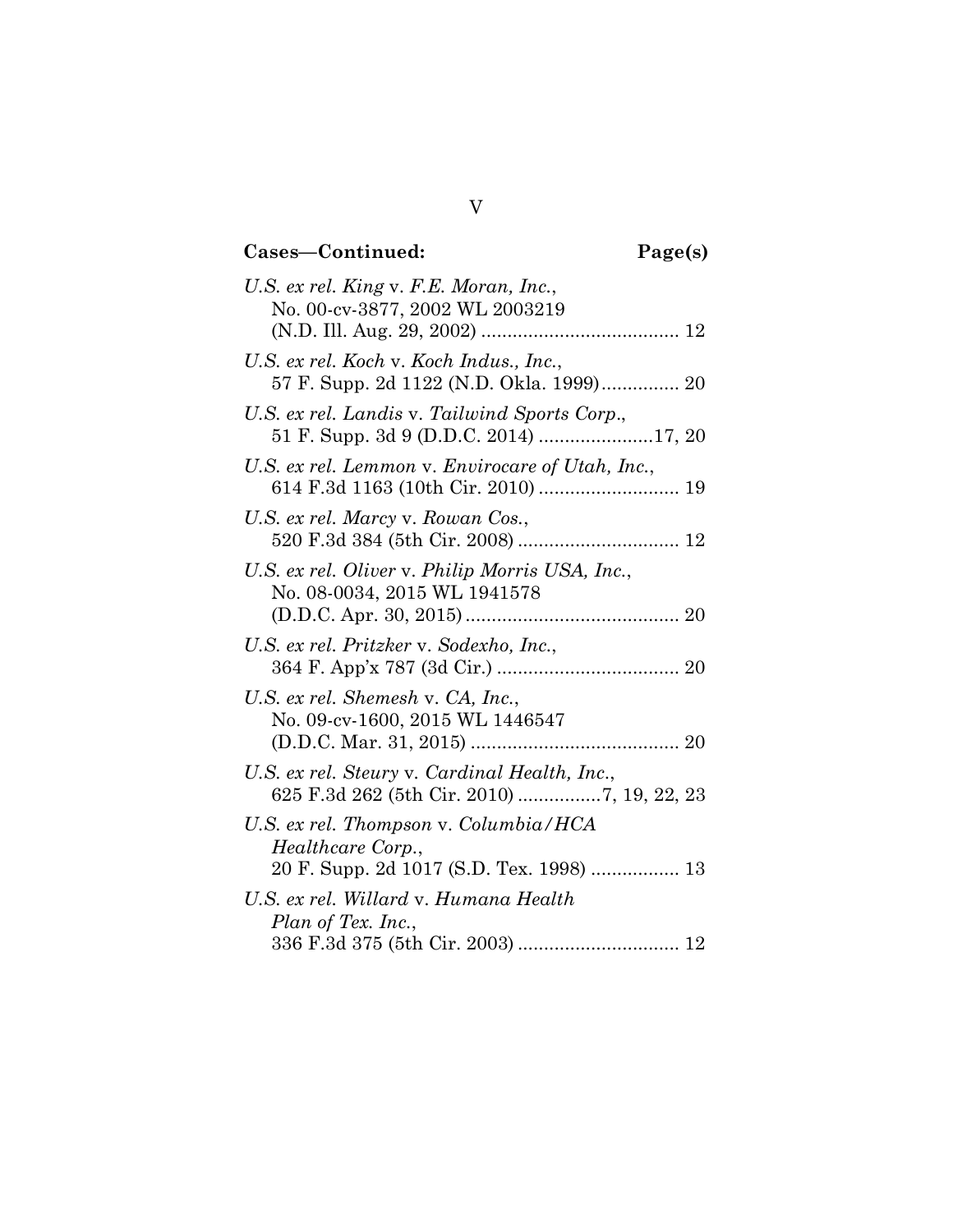# **Cases***—***Continued: Page(s)**

| United States v. Americus Mortg. Corp.,<br>No. 12-cv-02676, 2014 WL 4273884                                |
|------------------------------------------------------------------------------------------------------------|
| United States v. Honeywell Int'l Inc.,                                                                     |
| United States v. Sanford-Brown, Ltd.,<br>No. 14-2506, 2015 WL 3541422                                      |
| United States v. Science<br><i>Applications Int'l Corp.</i> ,<br>626 F.3d 1257 (D.C. Cir. 2010) 13, 17, 20 |
| Vermont Agency of Natural Res.<br>v. U.S. ex rel. Stevens, 529 U.S. 765 (2000) 2                           |
| <i>Watkins v. KBR, Inc.,</i><br>No. 4:10-cv-4010, 2015 WL 2455533 (C.D. Ill.                               |
| Yannacopoulos v. General Dynamics,<br>No. 03-cv-3012, 2007 WL 495257 (N.D. Ill.<br>12                      |

## **Statutes:**

## **Rules:**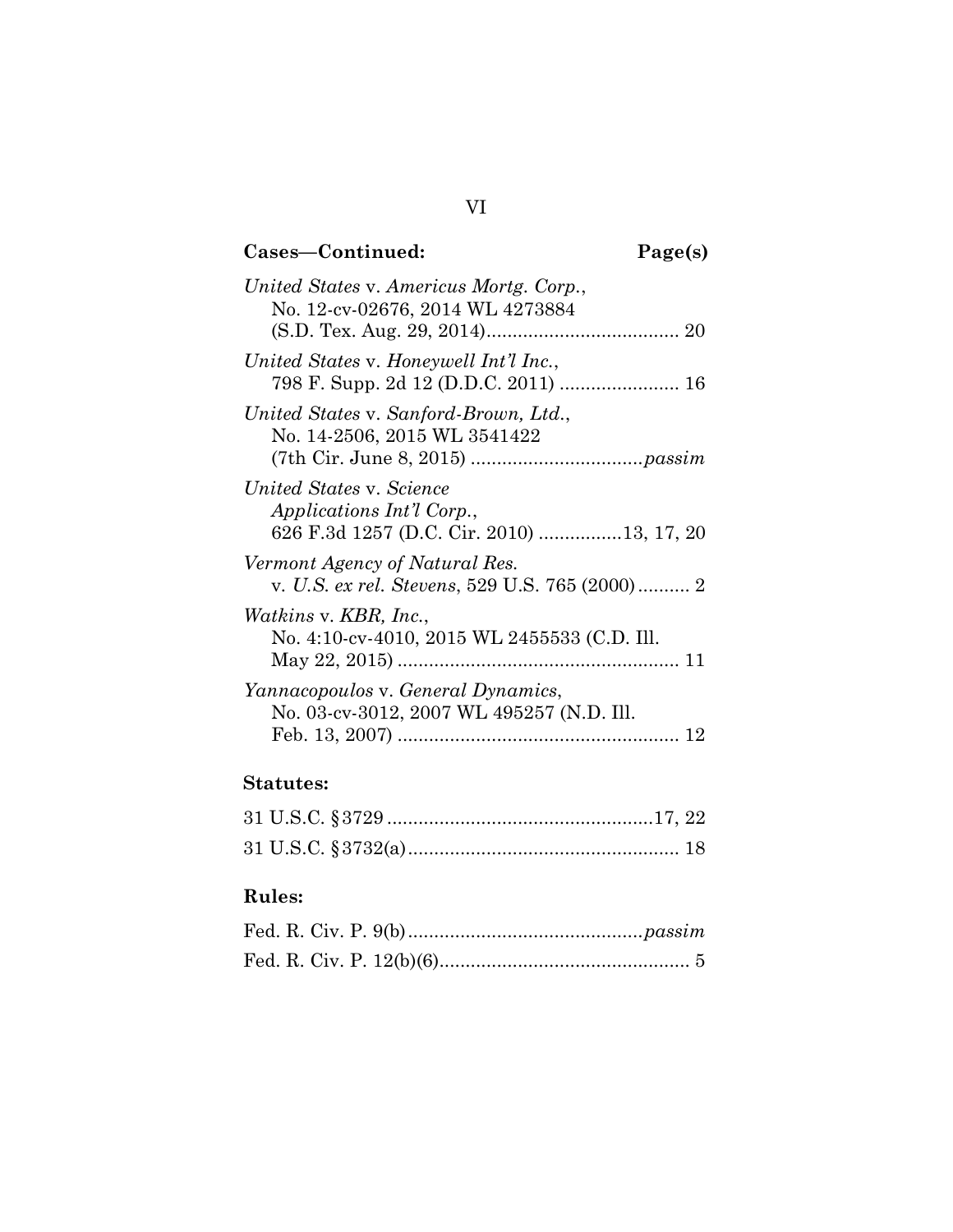# **Other Authorities: Page(s)**

| 1 John T. Boese, Civil False Claims and                                                                                                                                                                                  |
|--------------------------------------------------------------------------------------------------------------------------------------------------------------------------------------------------------------------------|
| 23 Richard A. Lord, <i>Williston on Contracts</i>                                                                                                                                                                        |
| DOJ, Fraud Statistics—Overview: Oct. 1, 1987–                                                                                                                                                                            |
| Enclosure to Letter from Laurie E. Ekstrand,<br>Dir., Homeland Sec. & Justice, GAO, to Reps.<br>F. James Sensenbrenner and Chris Cannon,<br>and Sen. Charles E. Grassley (Jan. 31, 2006).8, 19                           |
|                                                                                                                                                                                                                          |
| John T. Boese & Beth C. McClain,<br>Why Thompson Is Wrong: Misuse of the False<br>Claims Act to Enforce the Anti-Kickback Act,                                                                                           |
| Leslie R. Caldwell, Ass't Att'y Gen. for Crim.<br>Div., U.S. Dep't of Justice, Remarks at the<br>Taxpayers Against Fraud Education Fund                                                                                  |
| Marcia G. Madsen, False Claims Act: What<br>Government Contractors Should Know About<br>the Implied Certification Theory of Liability,<br>in Government Contracts 2011 (PLI,<br>Corporate & Sec., Mun. Law Practice, No. |
| Press Release, U.S. Dep't of Justice,<br>Justice Department Recovers Nearly<br>\$6 Billion from False Claims Act Cases in                                                                                                |

VII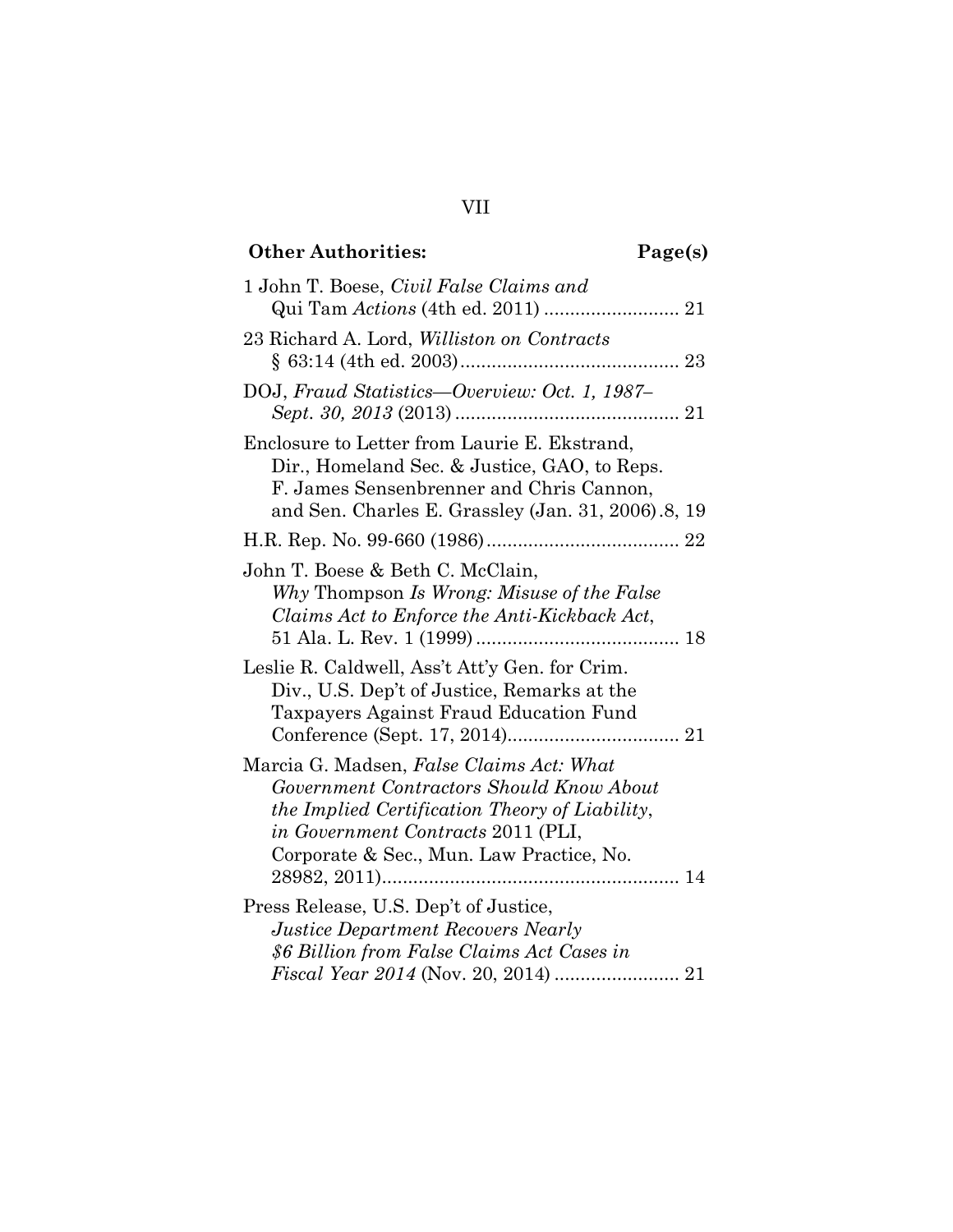## **Other Authorities***—***Continued: Page(s)** Richard J. Webber, *Exploring the Outer Boundaries of False Claims Act Liability: Implied Certifications and Materiality*, 36 Procurement Law, Winter 2001.......................... 14 Robert Salcido, *DOJ Must Reevaluate Use of False Claims Act in Medicare Disputes*, Wash. Legal Found. Legal Backgrounder (Jan. 7, 2000)..................................................................... 18

VIII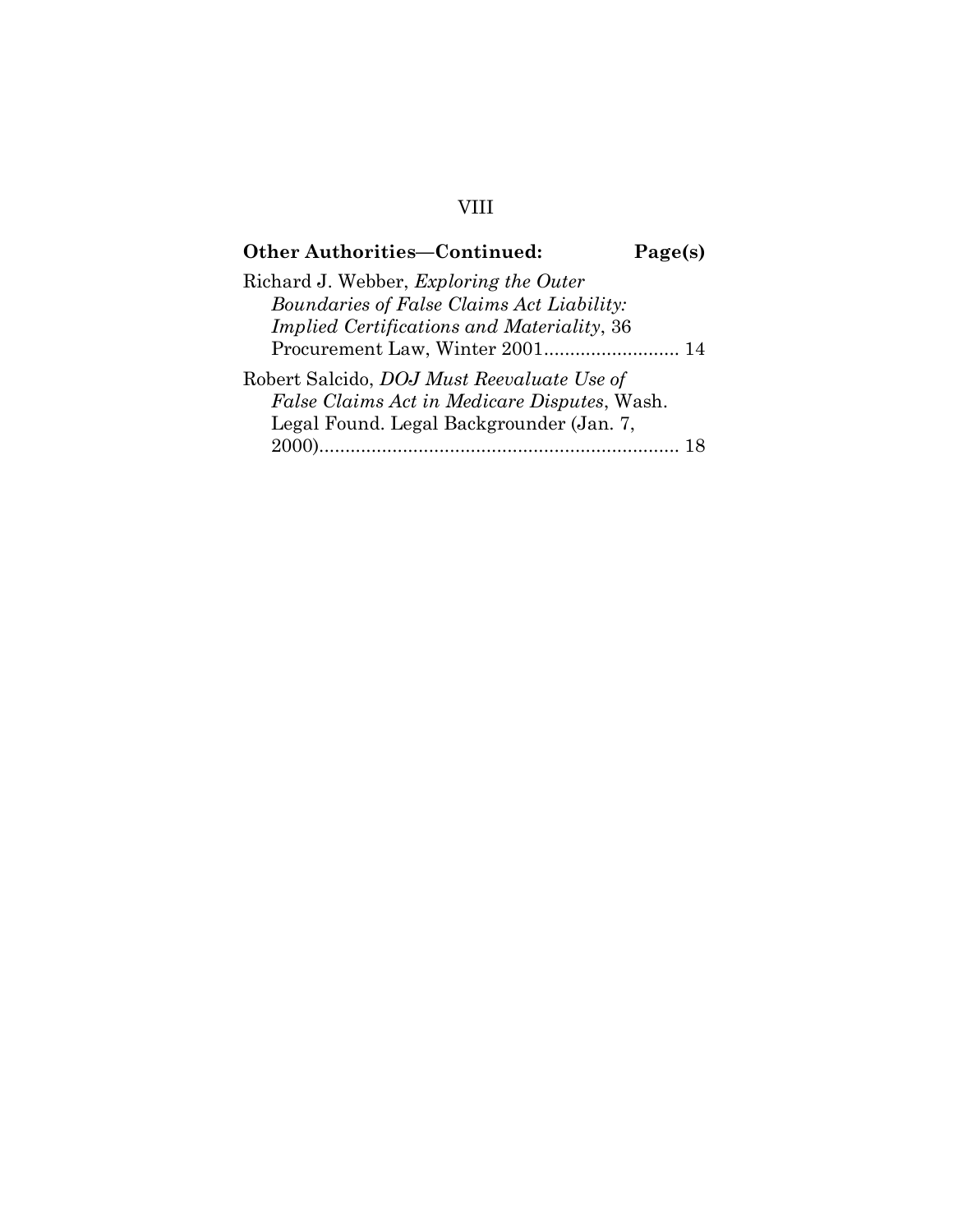### **INTEREST OF** *AMICI CURIAE*<sup>1</sup>

The National Defense Industrial Association ("NDIA"), a non-profit, non-partisan organization, has a membership consisting of nearly 90,000 individuals and more than 1,600 companies, including some of the Nation's largest defense contractors.

The International Stability Operations Association ("ISOA") is a global partnership of private sector and non-governmental organizations providing critical services in fragile and complex environments worldwide. With over 55 member companies, and 200,000 implementers around the globe, the ISOA works to build, serve and represent its member organizations by providing diverse member services, publications, and events. Through communication and engagement, ISOA also builds partnerships across sectors to enhance the effectiveness of stability, peace, and development efforts across the globe. Many of ISOA's members have provided, and continue to provide, services under contract to the United States Government around the globe.

The Professional Services Council ("PSC") is the voice of the government professional and technology services industry. PSC's more than 380 member companies represent small, medium, and large business that provide federal departments and agencies with a wide range of services, including information

<sup>&</sup>lt;sup>1</sup> No counsel for a party authored this brief in whole or part, and no counsel or party made a monetary contribution to fund the preparation or submission of this brief. No person other than the *amici curiae*, their members, and their counsel made any monetary contribution to its preparation and submission. The parties were given timely notice and have consented to this filing.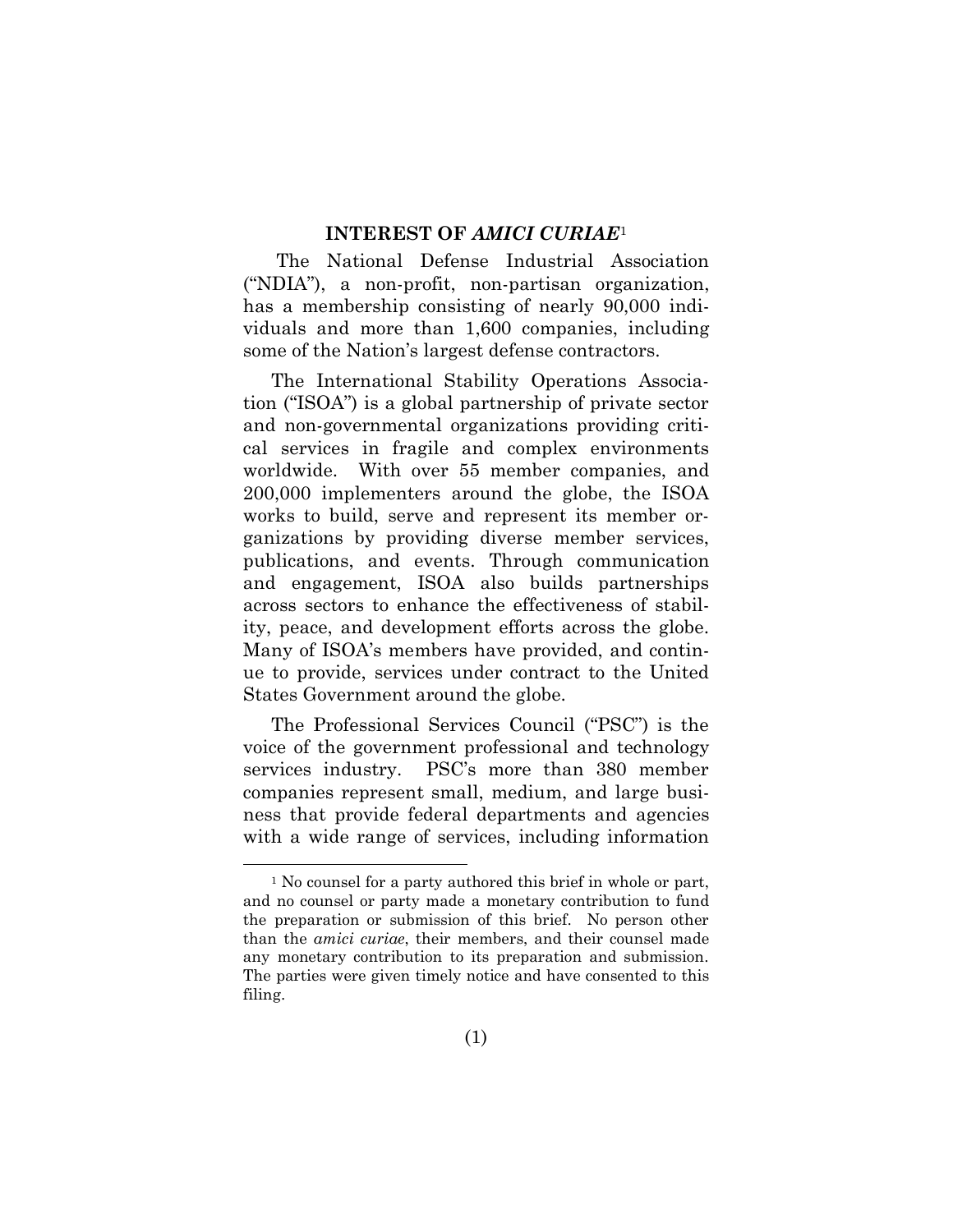technology, engineering, logistics, facilities management, operations and maintenance, consulting, international development, scientific, social, and environmental services. Together, the association's members employ hundreds of thousands of Americans in all 50 states. The federal government relies on PSC's members for many types of essential services since PSC member companies directly support the U.S. Government through contracts with the Department of Defense and other federal agencies, both domestically and in deployed war-zone environments.

*Amici* have a strong interest in the standards governing False Claims Act ("FCA") litigation. *Amici*'s members have successfully defended a significant number of FCA matters arising out of defense contracts in a variety of courts, including in the Fourth Circuit. In many cases, private relators (only infrequently joined by the government itself) have invoked an "implied certification" theory to transform minor alleged deviations from obscure or complex contractual terms or background regulatory requirements into an FCA violation, triggering that statute's "essentially punitive" regime of treble damages and penalties. See *Vermont Agency of Natural Res.* v*. U.S. ex rel. Stevens*, 529 U.S. 765, 784-785 (2000). In this way, the theory improperly transforms what are at *most* routine breach-of-contract claims (properly brought only by the government) into FCA liability (subject to suit by legions of private relators).

Whether the FCA imposes liability for "implied certification" claims—and, if so, what a plaintiff must plead to state a valid claim—are questions that have divided lower federal courts for years. As relators have exploited doctrinal uncertainty to plead ever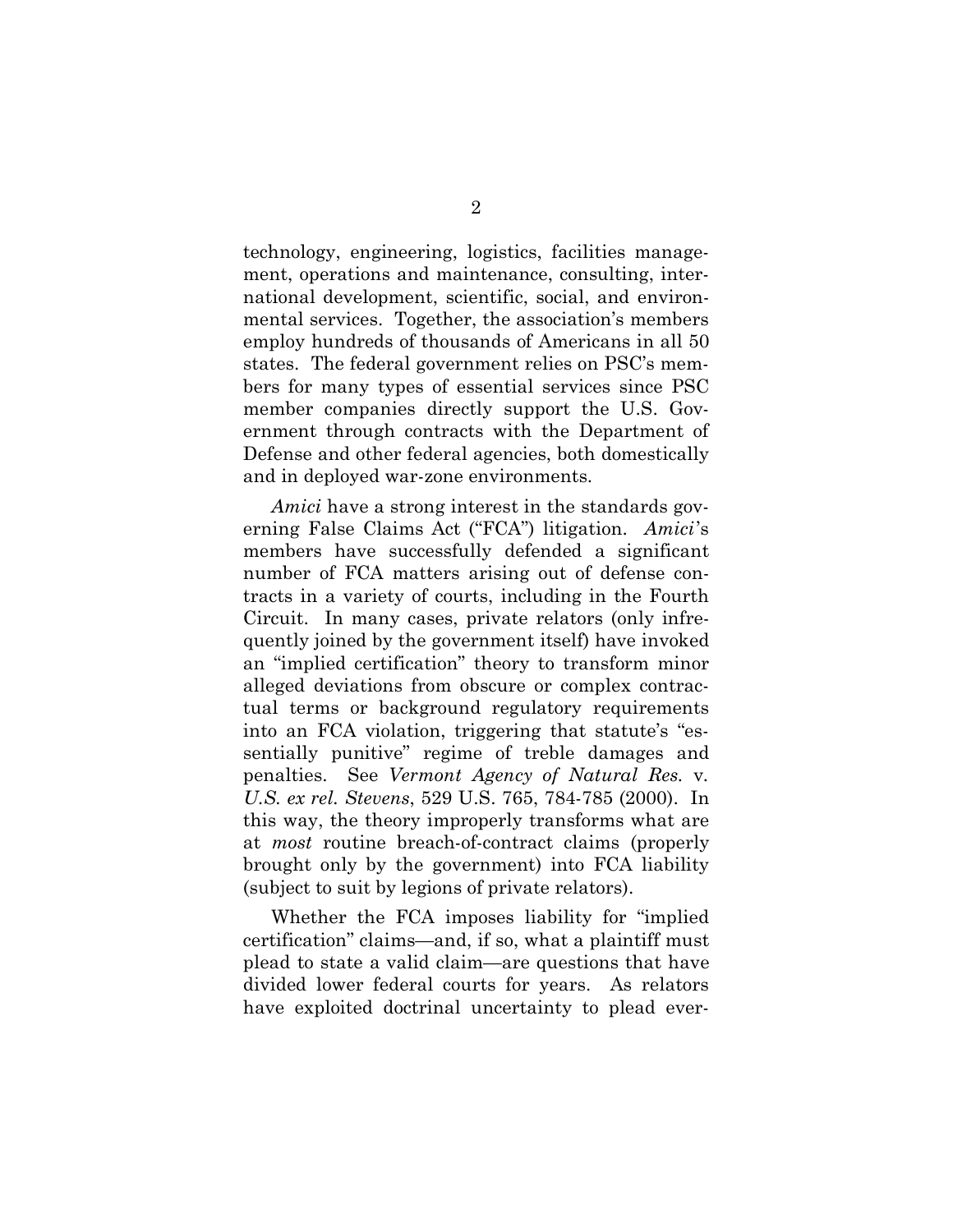increasing numbers of (ever-more-aggressive) "implied certification" cases, the circuit split has become deep and entrenched.

The division among lower courts has far-reaching consequences not only for defense contractors like petitioner—but also for any of the myriad businesses, non-profit organizations, and even municipalities that work for the government, or receive funds through a vast range of federal programs, from Medicare, school lunches, and disaster relief services, to software licensing, cigarette manufacturing, crude oil purchasing, student loans, and residential mortgage issuance. The Fourth Circuit has now joined a distinct minority of courts in endorsing the most extreme possible theory of "implied certification," broadening the scope of FCA liability immensely. This minority view subjects defendants to the *in terrorem* effect of punitive FCA liability, based on little more than an alleged breach of a contractual term or background regulation—even where no party *ever*, at the time of contracting, indicated that provision was a condition of payment.

### **SUMMARY OF ARGUMENT**

*Certiorari* is urgently warranted because whether the FCA recognizes "implied certification" liability has generated a mature and entrenched circuit split that can only be resolved through this Court's intervention. In the brief interval between the docketing of the petition and this brief, the Seventh Circuit has weighed in, rejecting the Fourth Circuit's expansive standard and siding with the six other circuits which hold that an alleged violation cannot state an implied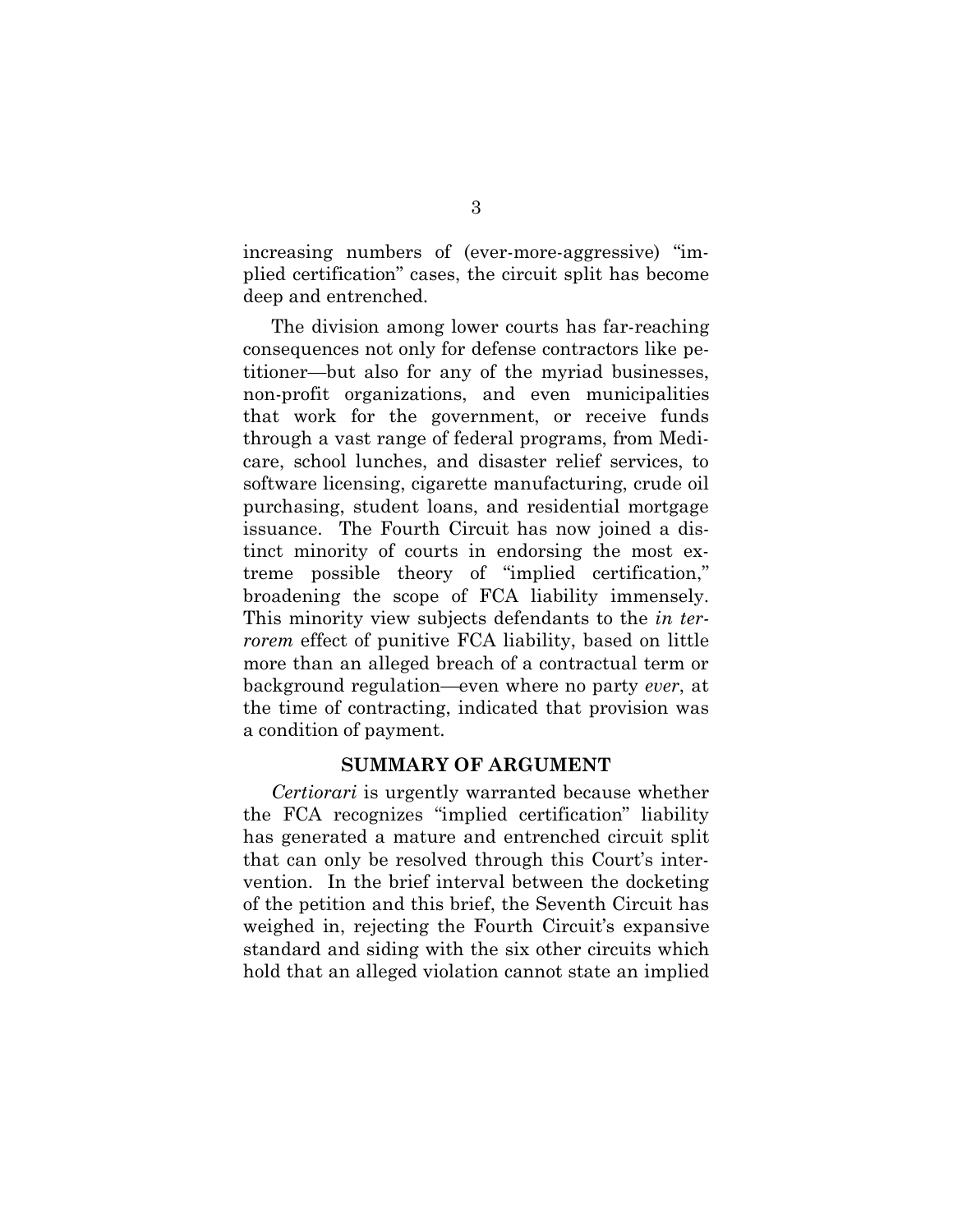false certification FCA claim unless it was *at least* a condition of payment.

The existing split, and the Fourth Circuit's decision in particular, will have far-reaching consequences in virtually every sector of the U.S. economy, from construction and manufacturing to logistics, education, and local governments. The decision joins the D.C. Circuit's minority view, ensuring that virtually every government contractor (typically subject to suit in Washington, D.C. or its suburbs) will face liability under this radical doctrine, affecting countless federal contracts and programs.

The decision invites plaintiffs to plead FCA liability for perceived violations of technical and obscure industry standards, affirmative action plans, environmental regulations, antidiscrimination statutes, procurement manuals, and more—contractual terms and rules that, prior to an FCA lawsuit, neither government nor defendant viewed as a condition of payment. In this manner, it transforms issues that at most would give rise to a breach of contract claim brought by the United States into punitive FCA liability that can be asserted by legions of bountyhunting private relators. And it forces FCA defendants to litigate at great cost alleged contractual violations that the government itself may have ignored or waived for good reasons, such as the press of time or war.

The test adopted by the minority-view circuits, combined with some courts' permissive approach to the pleading requirements of Federal Rule of Civil Procedure 9(b), may allow relators to survive a motion to dismiss simply by alleging that a defendant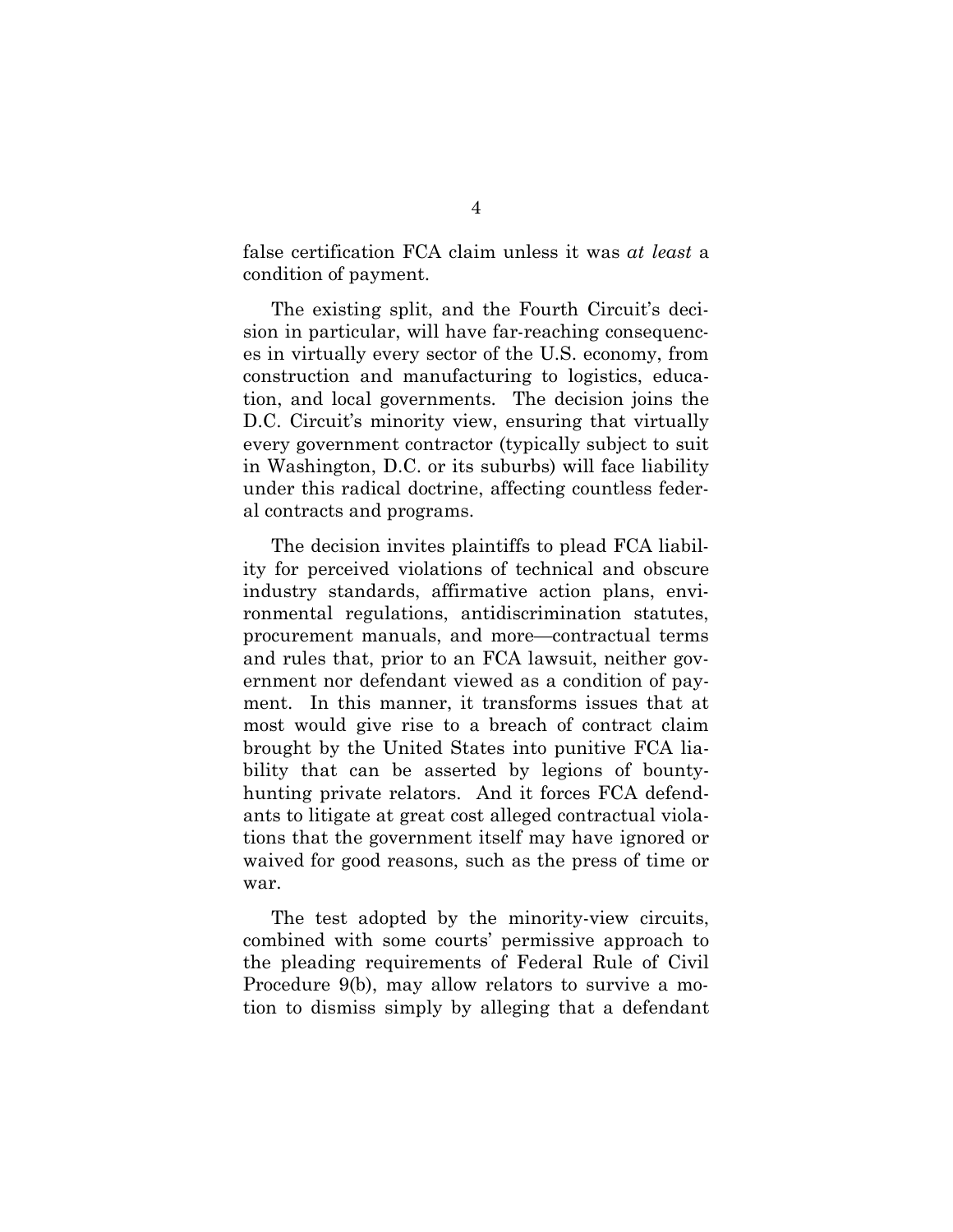violated some term, statute, or regulation related to its receipt of federal funds, and further alleging that the provision was material—without regard to whether the provision in question was a condition of payment. Because some courts view materiality permissively as turning on questions of fact, defendants may be forced to litigate FCA cases past the pleading stage, incurring significant legal and discovery costs, and subjecting themselves to unpredictable fact-intensive judgments about whether a particular provision was material.

With the number of FCA lawsuits skyrocketing in recent years, the Department of Justice ("DOJ") vowing to link civil allegations to criminal prosecutions, and lower courts irreconcilably split 7-3, there is no question that this Court will have to resolve the implied certification issue. No benefit accrues from waiting for further development in the lower courts. The costs of delaying review are real for the government and its contractors. The minority view, combined with case law permissively reading Rule 9(b)'s pleading requirements, could effectively eliminate motions to dismiss under Federal Rule of Civil Procedure 12(b)(6) as a meaningful constraint on FCA liability, given the ease of pleading breach of a minor contractual provision and materiality. The minority circuits have deputized private relators (and the relator's bar) as enforcers of the government's basic contractual rights and of every minor regulation—even where the government itself expresses no concern over the alleged conduct. And it creates a magnet for private relators to sue in a disproportionately influential jurisdiction. This case presents a clean and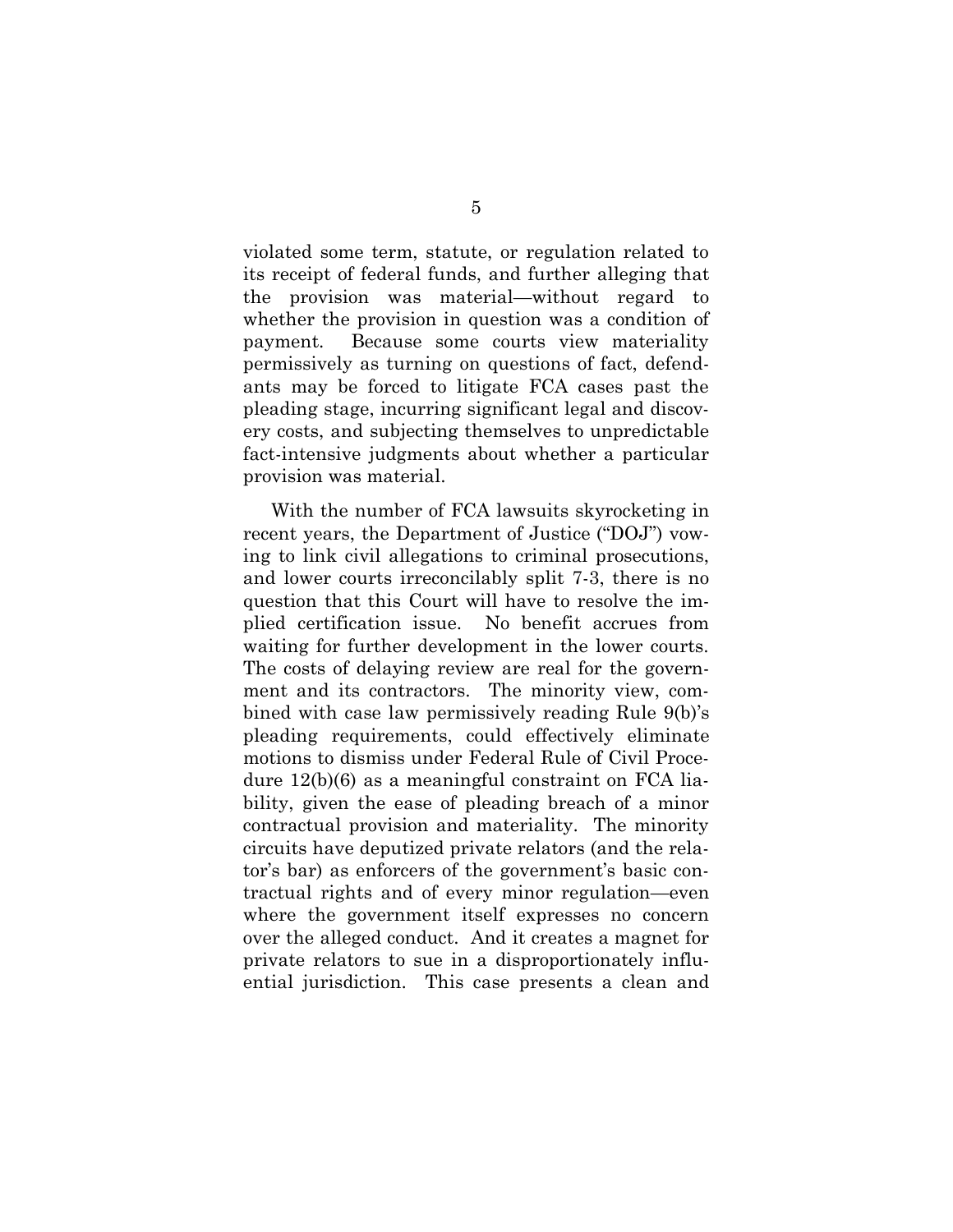timely vehicle for the Court to take up this important pure question of law

### **ARGUMENT**

## **I. The Circuits Are Intractably Split On Whether And How The False Claims Act Imposes Liability For "Implied False Certification"**

As petitioner explains, the question of "implied certification" has generated a deep and intractable division among the circuits, which when this petition was docketed were divided 6-3, with the Fourth Circuit in the minority. See Pet. 13-22 (detailing split between First, Fourth, and D.C. Circuits, on the one hand, and the Second, Third, Fifth, Sixth, Ninth, and Tenth Circuits, on the other). Since the petition was filed, the Seventh Circuit weighed in, siding with the majority view in *United States* v. *Sanford-Brown, Ltd.*, No. 14-2506, 2015 WL 3541422 (7th Cir. June 8, 2015).

*Sanford-Brown* involved FCA claims arising out of an educational institution's participation in the subsidy program under the Title IV of the Higher Education Act. 2015 WL 3541422, at \*2. To be eligible to participate in that program, institutions are required to execute a Program Participation Agreement ("PPA") affirming that they will comply with "a panoply of statutory, regulatory, and contractual requirements." *Ibid.* The PPA there "incorporate[d] by reference thousands of pages of other federal laws and regulations." *Id.* at \*8. The relator in *Sanford-Brown* alleged that the defendant school violated certain regulations having to do with student recruit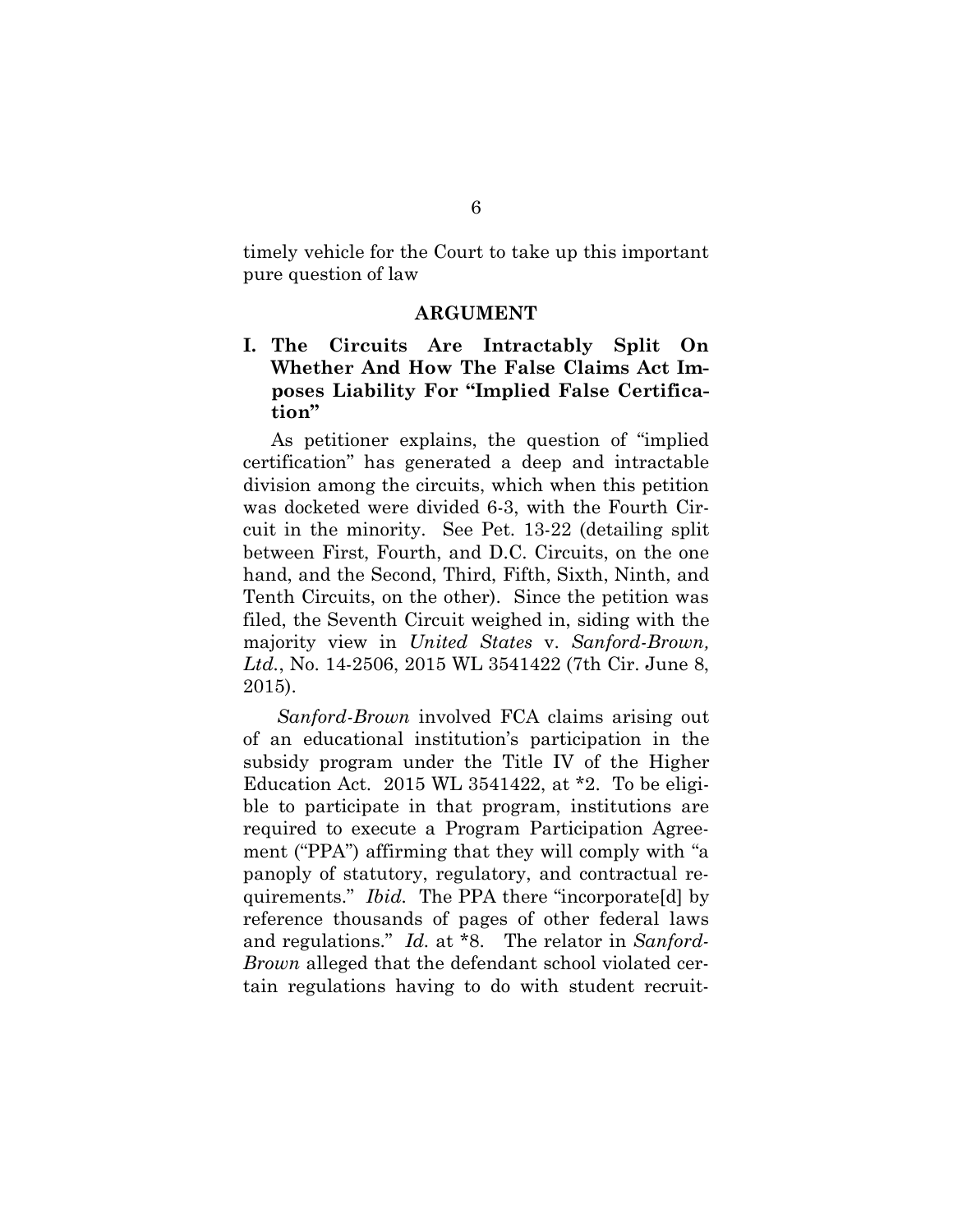ment practices, none of which were expressly made a condition of payment under the PPA.

Explicitly acknowledging that "other circuits have adopted th[e] so-called doctrine of implied false certification," the Seventh Circuit emphatically "declined to join them and instead join[ed] the Fifth Circuit." 2015 WL 3541422, at \*12 (citing *U.S. ex rel. Steury* v*. Cardinal Health, Inc*., 625 F.3d 262, 270 (5th Cir. 2010)). In the Seventh Circuit's view, it would be "unreasonable \* \* \* to hold that an institution's continued compliance with the thousands of pages of federal statutes and regulations incorporated by reference into the [PPA] are conditions of payment for purposes of liability under the FCA." *Ibid.*

Under the Fourth Circuit's rationale here, the outcome in *Sanford-Brown* would have been the opposite. If implied certification can be alleged for any contractual or regulatory violation, without any express condition of payment, based on the plaintiff's after-the-fact allegations about why that provision was material, the school in *Sanford-Brown* could have faced liability for failure to comply with any of the litany of regulations and rules incorporated by reference in the program participation agreement. The split of authority now stands at 7-3.

The circuits have disagreed not only about whether implied certification is a valid theory of FCA liability at all—but also about the scope of that doctrine, where it is available. The case law reflects three well-defined, and irreconcilable, positions. Among circuits that reject a broad theory of implied certification, courts disagree about whether liability can attach to a mere condition of program participation. *Mikes* v. *Straus*, 274 F.3d 687 (2d Cir. 2001), for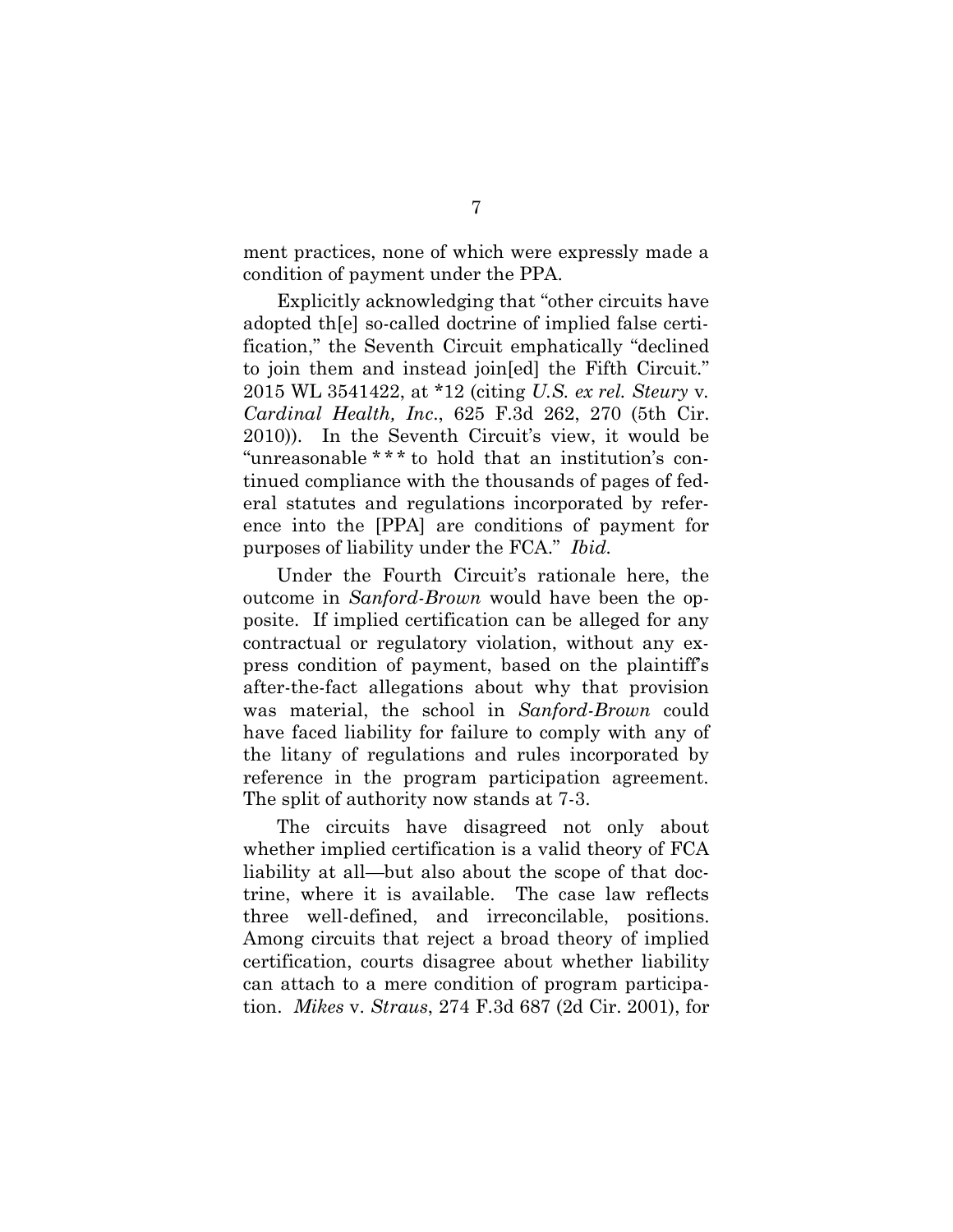instance, rejected implied-certification liability based upon alleged non-compliance with a "condition[] of participation" in a federal program, while recognizing that a narrower class of implied false certification based upon a "condition [of] payment" might be viable. *Id.* at 701-702; see also *Sanford-Brown*, 2015 WL 3541422, at \*12 (citing *Mikes* for this distinction). Other courts within the majority disagree. *E.g.*, *U.S. ex rel. Hendow* v. *Univ. of Phoenix*, 461 F.3d 1166, 1176 (9th Cir. 2006), cert. denied, 550 U.S. 903 (2007) (rejecting this as a "distinction without a difference," at least where "if \* \* \* conditions of participation were not conditions of payment, there would be no conditions of payment at all"),; *U.S. ex rel. Ebeid* v. *Lungwitz*, 616 F.3d 993, 997 (9th Cir.) ("[T]he participation-payment differentiation set forth in *Mikes* [is] limited to the Medicare context."), cert. denied, 131 S. Ct. 801 (2010). The Fourth Circuit and the other two minority-view jurisdictions, by contrast, admit no such limitation on their broad conception of implied certification liability. See, *e.g.*, Pet. App. 13a n.5.

With the circuits now divided 7-3, there is no benefit from, or need for, further percolation in the lower courts. Of the circuits that have yet to address the issue, the Federal Circuit only rarely has occasion to adjudicate FCA claims (only when FCA allegations have been pleaded as counterclaims in the Court of Federal Claims). The Eighth Circuit has not historically been a favored venue for FCA litigation.<sup>2</sup> That

<sup>2</sup> See Enclosure to Letter from Laurie E. Ekstrand, Dir., Homeland Sec. & Justice, GAO, to Reps. F. James Sensenbrenner and Chris Cannon, and Sen. Charles E. Grassley ("Enclosure to Ekstrand Letter") 27 (Jan. 31, 2006), *available at* http://www.gao.gov/new.items/d06320r.pdf (listing no district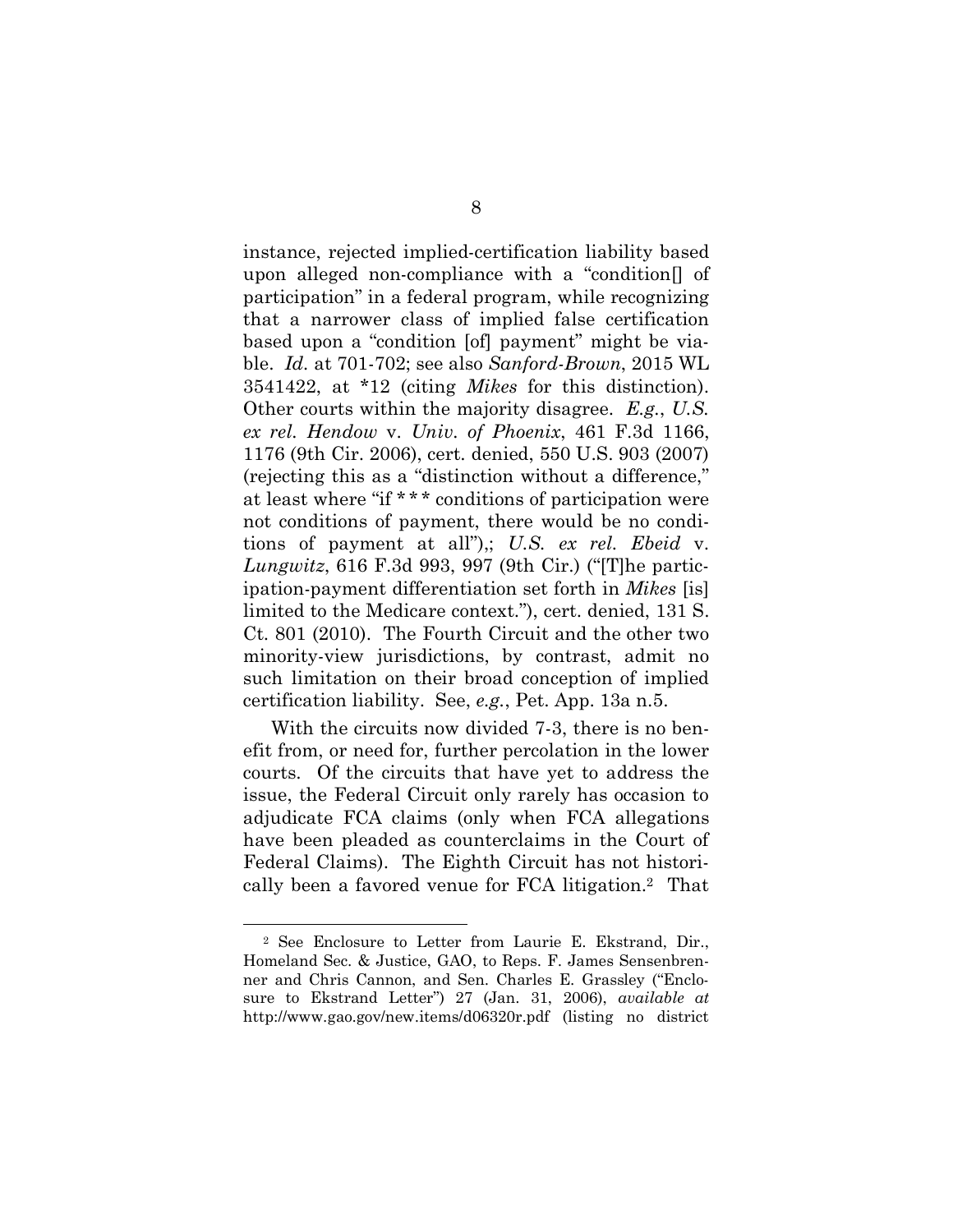leaves the Eleventh Circuit, which could only deepen the split by weighing in, not resolve it.

## **II. The Fourth Circuit's Broad Theory Of Implied Certification Profoundly Increases Risk And Uncertainty For Government Contractors And Grantees**

There can be no dispute that the FCA is a statute of exceptional importance, affecting a broad crosssection of American industry, whose interpretation this Court has revisited frequently. *E.g.*, *Kellogg Brown & Root Services, Inc.* v*. U.S. ex rel. Carter*, 135 S. Ct. 1970 (2015); *Schindler Elevator Corp.* v. *U.S. ex rel. Kirk*, 131 S. Ct. 1885 (2011); *Graham Cnty. Soil & Water Conservation Dist.* v. *U.S. ex rel. Wilson*, 559 U.S. 280 (2010); *U.S. ex rel. Eisenstein* v. *City of New York*, 556 U.S. 928 (2009). The emergence of a sweepingly broad theory of implied false certification presents an equally compelling basis for this Court's review.

## **A. Implied Certification Improperly Threatens Punitive FCA Liability For Alleged Violations Of Obscure Or Insignificant Contract Terms Or Rules**

The Fourth Circuit's sweeping theory of implied false certification threatens federal contractors, grantees, and federal program participants with the FCA's "punitive" treble damages and penalties whenever a private plaintiff alleges non-performance of any one of hundreds of contractual or regulatory requirements. Unless potential FCA defendants ensure perfect compliance with every requirement involved

courts from the Eighth Circuit in the top seventeen districts for *qui tam* cases from 1987 through 2005).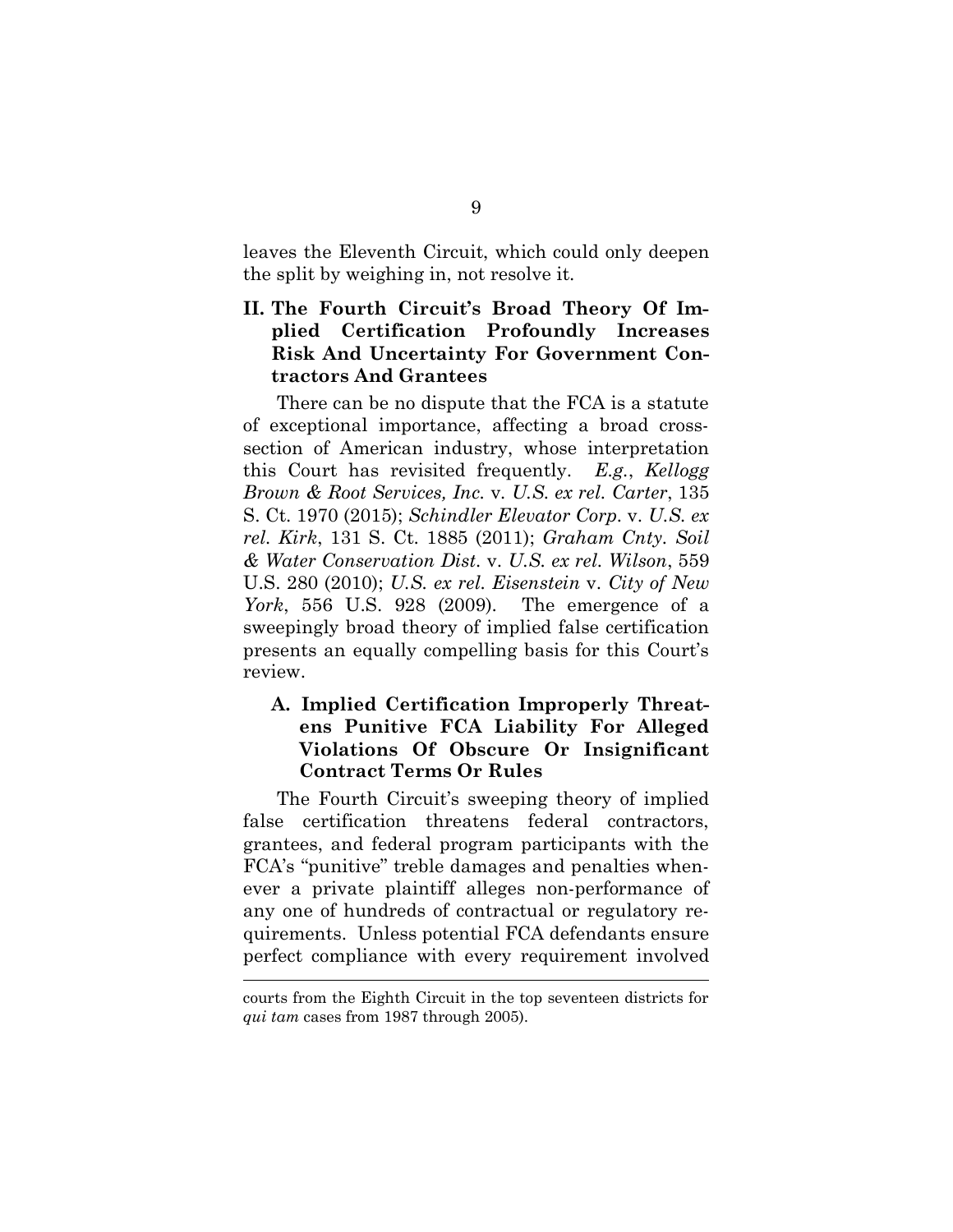in participating in a federal program—which can be difficult or even impossible given the dizzying array of rules and regulations governing some complex federal programs, such as Medicare—the contractor risks crippling FCA liability every time it submits, or causes another party to submit, a claim for payment to the government. This is simply not a workable legal environment for doing business. By divorcing the materiality inquiry from the explicit terms of the contract or program regulation at issue, the Fourth Circuit invites the government and relators to allege that virtually any term is material.

*Sanford-Brown*'s facts exemplify the dangers and uncertainty for potential FCA defendants if the Fourth Circuit's decision stands. The defendant in *Sanford-Brown* was an educational institution receiving federal subsidies from the Department of Education. 2015 WL 3541422, at \*2. By the Seventh Circuit's estimation, the agreement imposing up-front conditions of program participation "incorporate[d] by reference thousands of pages of other federal laws and regulations." *Id.* at \*8. A *qui tam* relator alleged violations of several regulations of indirect relevance to the overall program (i.e., involving student recruitment practices), none of which were expressly made conditions of payment. Yet under the Fourth Circuit's test, the relator there would have pleaded a valid claim for FCA liability.

Large federal contracts, including in the defense realm, raise similar concerns. For example, the Army has now issued five sets of Logistics Civil Augmentation Program ("LOGCAP") contracts in support of military operations overseas, each entailing a wide range of logistical services such as housing, food and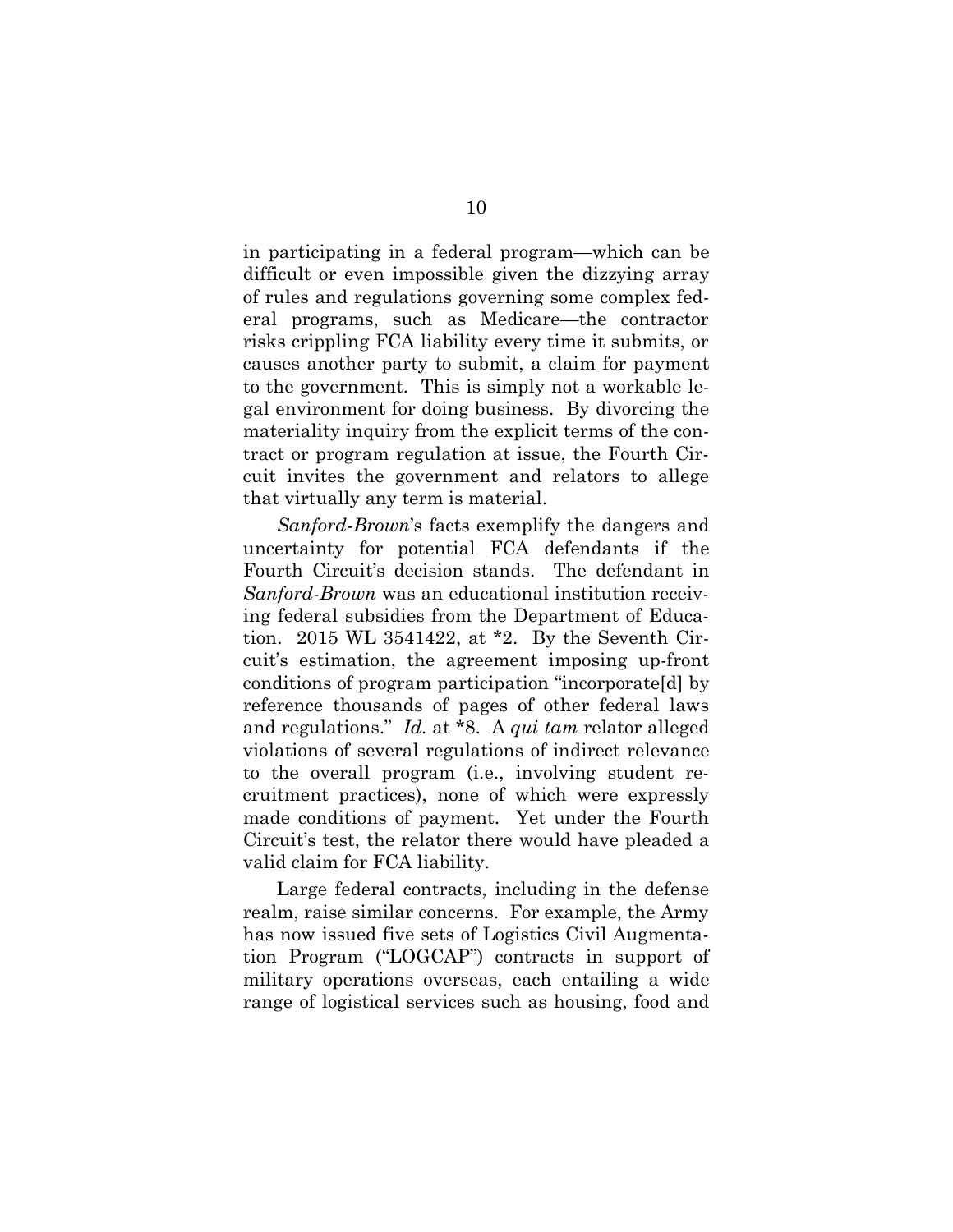recreation for America's troops. Those contracts are sprawling and complex, containing (or incorporating by reference) an enormous number of terms, both in the base contracts and in the hundreds of individual statements of work and task orders implemented under them. The agreements also incorporate "a patchwork of other agreements and instruments" such as the Army Field Manual and guidelines and other guidance documents issued by various components of the Department of Defense. See, *e.g.*, *Carmichael* v. *Kellogg, Brown & Root Servs., Inc.*, 572 F.3d 1271, 1276 n.2 (11th Cir. 2009), cert. denied, 130 S. Ct. 3499 (2010).

Not surprisingly, many plaintiffs have alleged FCA claims involving perceived violations of the LOGCAP contracts, premised on the precise theory of implied certification at issue here. See, *e.g.*, *U.S. ex rel. Watkins* v. *KBR, Inc.*, No. 4:10-cv-4010, 2015 WL 2455533, at \*7, \*13-16 (C.D. Ill. May 22, 2015) (dismissing FCA claim where relator failed to identify a contractual requirement to certify compliance with a specific provision when requesting payment). Under the current split, whether LOGCAP contractors face FCA liability for failing to perform any of hundreds of contractual, regulatory and statutory requirements depends on where a case is brought. And because virtually all defense contractors are subject to suit in Washington, D.C., or its suburbs, the Fourth Circuit's rule imposes ongoing costs every day it remains on the books.

The list of potential bases for implied certification liability is literally boundless. In *Chesbrough* v. *VPA P.C.*, 655 F.3d 461, 467-468 (6th Cir. 2011), for instance, a plaintiff alleged non-compliance with an in-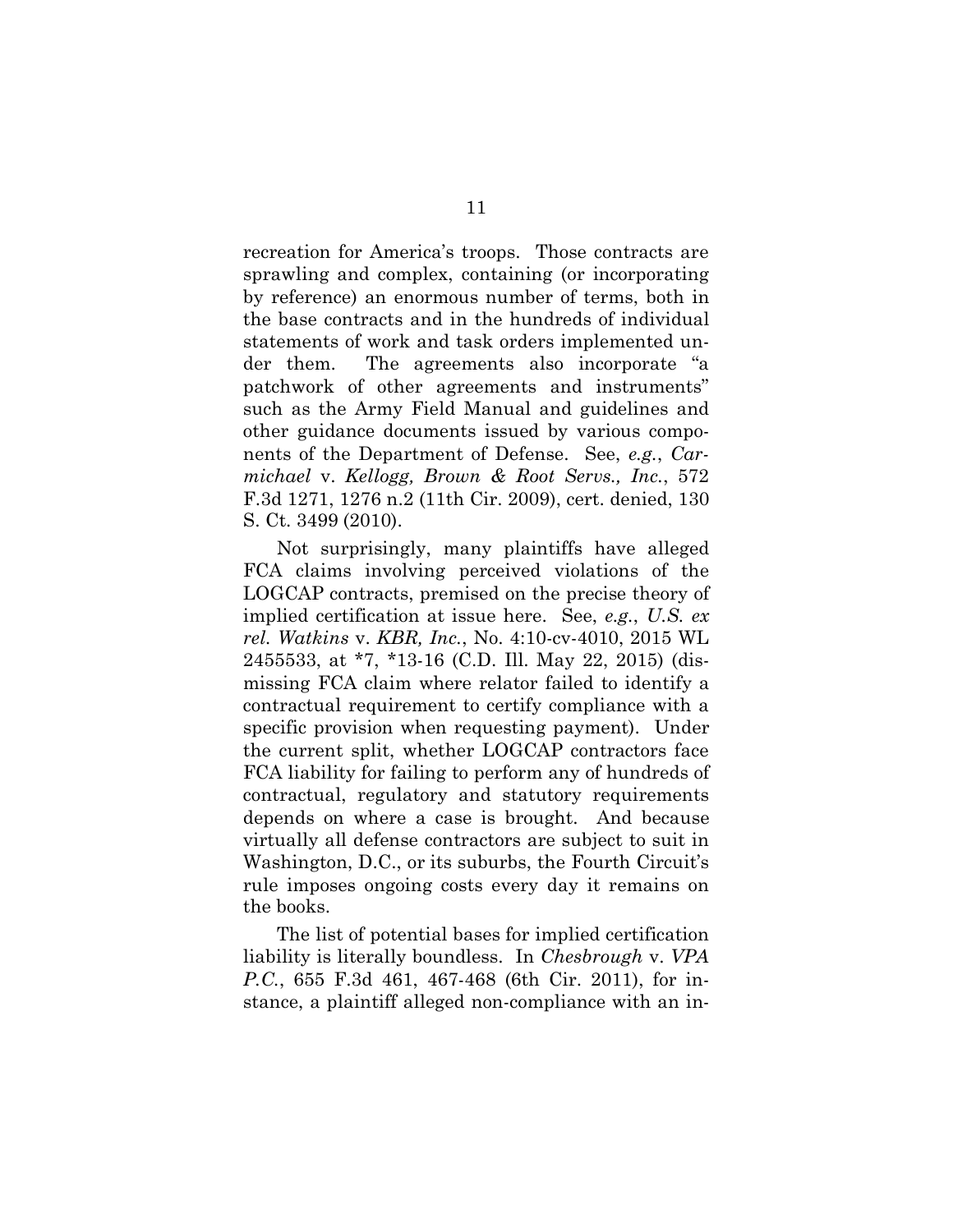dustry standard for radiology studies derived from Medicare regulations. In *U.S. ex rel. Marcy* v. *Rowan Cos.*, 520 F.3d 384, 388 (5th Cir. 2008), the plaintiff alleged that a defendant's lease payments impliedly certified compliance with certain background environmental statutes. And the plaintiff in *U.S. ex rel. Willard* v. *Humana Health Plan of Tex. Inc.*, 336 F.3d 375, 380 (5th Cir. 2003), alleged non-compliance with antidiscrimination statutes, associated with claims for payment for medical services. Finally, in both *U.S. ex rel. King* v. *F.E. Moran, Inc.*, No. 00-cv-3877, 2002 WL 2003219, at \*11-12 (N.D. Ill. Aug. 29, 2002), and *U.S. ex rel. Yannacopoulos* v. *General Dynamics*, No. 03-cv-3012, 2007 WL 495257, at \*3 (N.D. Ill. Feb. 13, 2007), *qui tam* plaintiffs sought implied certification liability for alleged non-compliance with technical requirements located in procurement manuals and guidelines.

Notably, the plaintiffs did not succeed on their implied certification theories in *any* of these cases. But in the Fourth Circuit today, each of these cases and many others—could survive a motion to dismiss and perhaps could result in substantive liability. The decision here suspends the sword of FCA liability over the head of government contractors, small businesses, subsidized farmers, and school districts nationwide for non-compliance with thousands of regulatory and contractual provisions. As explained below, assurances that FCA liability arises only for violations of *material* provisions is cold comfort because materiality is easily pleaded, and given the factintensive and unpredictable nature of materiality determinations at trial. See Pet. App. 14a (quoting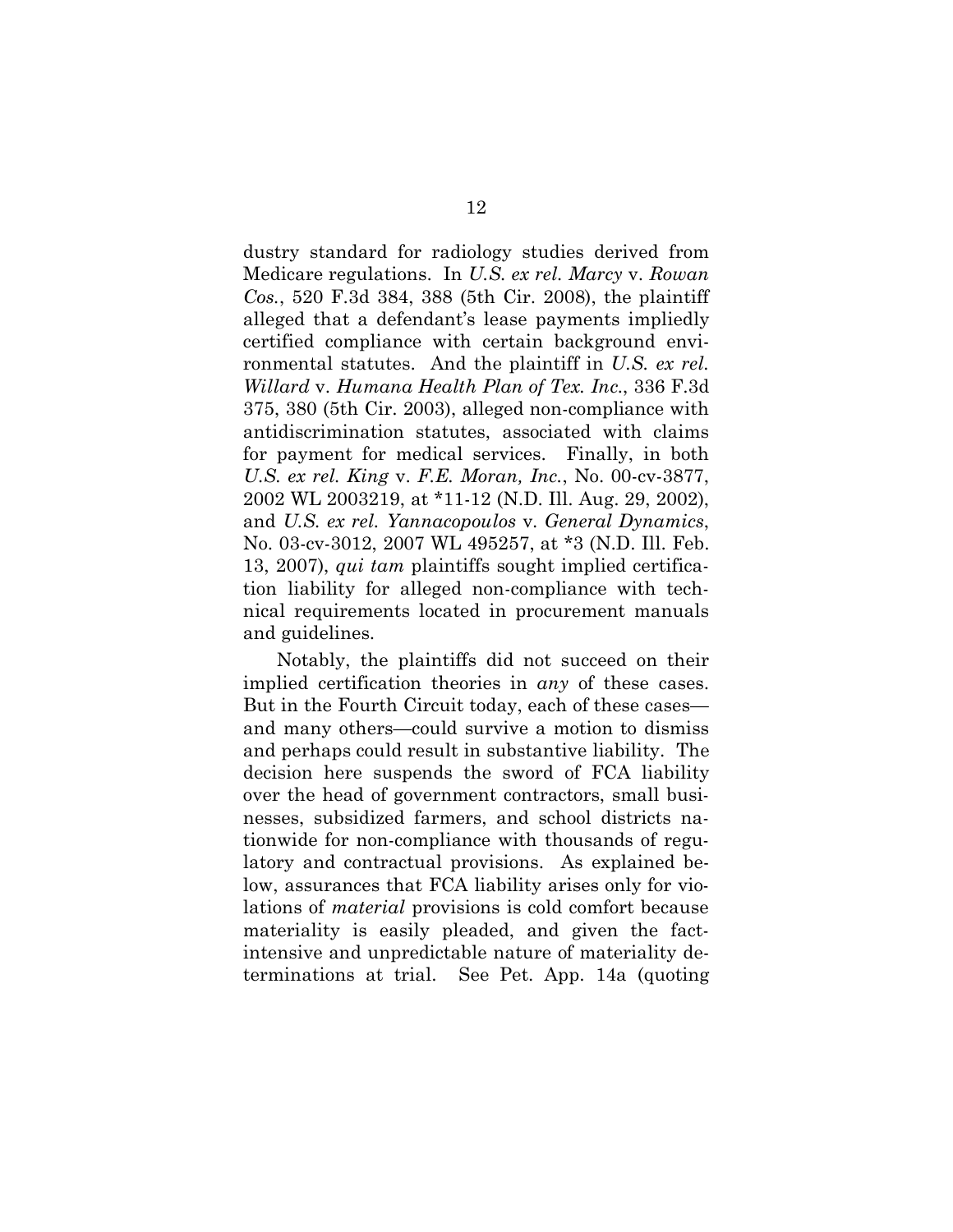## *United States* v. *Science Applications Int'l Corp.*, 626 F.3d 1257, 1271 (D.C. Cir. 2010) ("*SAIC*").

## **B. The Implied Certification Theory Deprives Defendants Of Fair Notice About What Actions May Lead To FCA Liability**

In minority-view circuits, a potential FCA defendant cannot predict what contract provisions, rules, regulations, or program requirements will later be deemed preconditions to payment, violating basic notions of due process. "'A statute which either forbids or requires the doing of an act in terms so vague that men of common intelligence must necessarily guess at its meaning and differ as to its application, violates the first essential of due process of law.'" *FCC* v. *Fox Television Stations, Inc*., 132 S. Ct. 2307, 2317 (2012) (quoting *Connally* v. *General Constr. Co*., 269 U.S. 385, 391 (1926)).

The minority-view implied-certification theory violates that test, because it has not, and cannot, articulate a workable principle to identify which terms, conditions, and obligations will be deemed material after the fact by private plaintiffs or courts. The decision thus deprives defendants of fair notice about what conduct is actionable under the FCA. See, *e.g.*, *U.S. ex rel. Bidani* v. *Lewis*, 264 F. Supp. 2d 612, 615 (N.D. Ill. 2003) (relying on DOJ statement of interest asserting that specific federal law "is a critical provision of the Medicare statute" and thus that "compliance with it is material to the government's treatment of claims for reimbursement," even without such a statement in the Medicare program itself); *U.S. ex rel. Thompson* v. *Columbia/HCA Healthcare Corp.*, 20 F. Supp. 2d 1017, 1046 (S.D. Tex. 1998) (relying on after-the-fact declaration of government em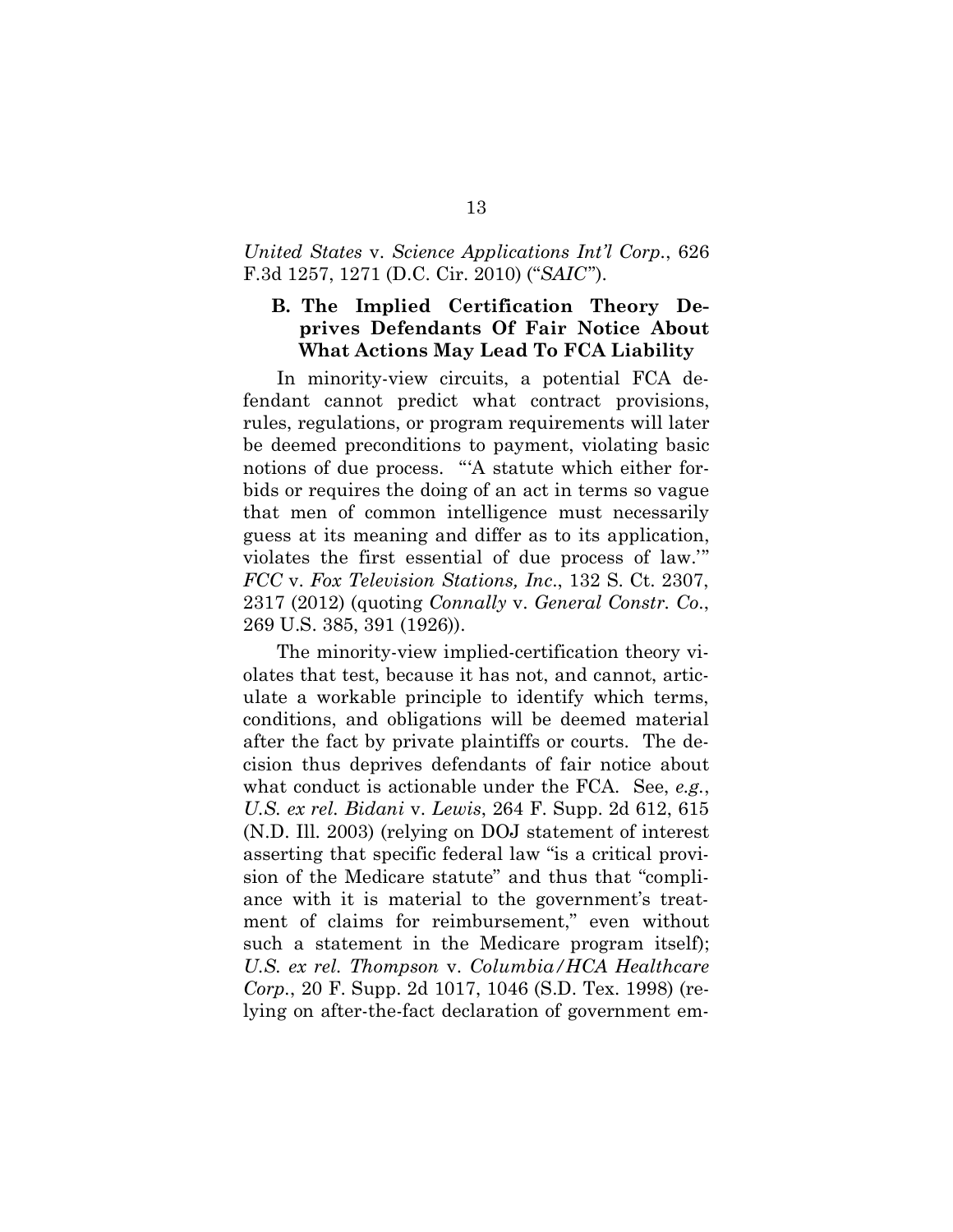ployee that payment was conditioned on defendant's certification that the Medicare services identified in annual hospital cost reports complied with laws and regulations governing provision of healthcare services). These cases reflect the reality that an "implied false certification" exists only by operation of law after the fact, and is not based on something a defendant actually said (or to which it explicitly agreed) in advance. As a result, potential FCA defendants have no way to determine *ex ante* what conditions they may be "impliedly certifying" compliance with when they submit a claim for payment, potentially giving rise to an FCA claim.

Numerous commentators have recognized what the facts of these cases demonstrate: the implied certification theory is marred by a "high degree of uncertainty," Marcia G. Madsen, *False Claims Act: What Government Contractors Should Know About the Implied Certification Theory of Liability*, *in Government Contracts* 2011, at 481 (PLI, Corporate & Sec., Mun. Law Practice, No. 28982, 2011), and "little predictability," Richard J. Webber, *Exploring the Outer Boundaries of False Claims Act Liability: Implied Certifications and Materiality*, 36 Procurement Law, Winter 2001, at 14, 14. In other words, businesses are left either to guess which requirements will be deemed a condition of payment, or to assume that every requirement could potentially support FCA liability.

The Fourth Circuit's sweeping and vague theory of implied false certification is at odds with the need for clear, predictable, and well-defined standards of liability. See, *e.g.*, *Town of Concord* v. *Bos. Edison Co.*, 915 F.2d 17, 22 (1st Cir. 1990) (Breyer, C.J.) (le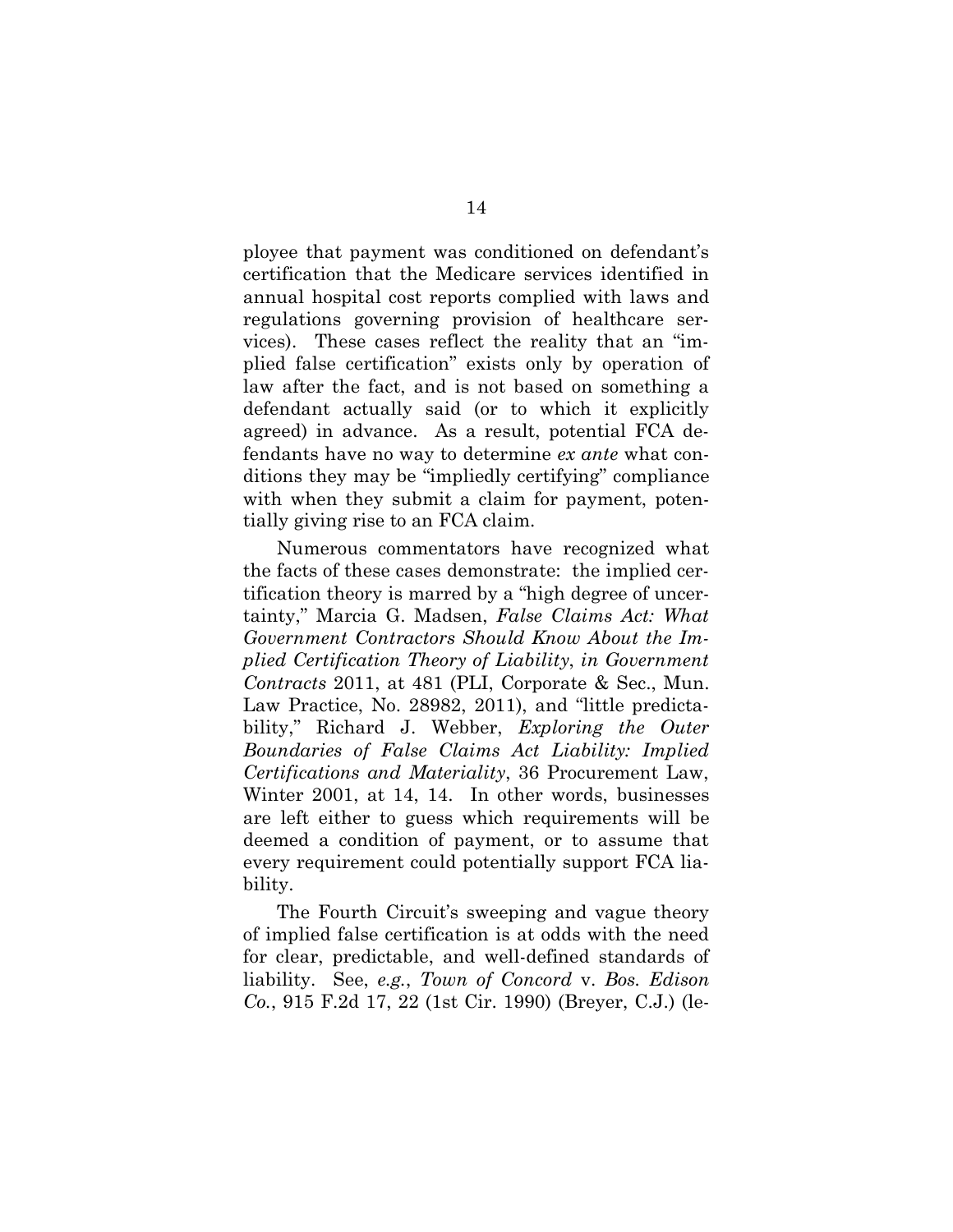gal rules "must be clear enough for lawyers to explain them to clients," "must be administratively workable," and "must be designed with the knowledge that firms ultimately act, not in precise conformity with the literal language of complex rules, but in reaction to what they see as the likely outcome of court proceedings"). Yet the decision here creates an unclear, unpredictable, ill-defined standard of liability under which companies cannot meaningfully ensure their compliance with the FCA or rationally assess the costs and risks of doing business with the government. Now more than ever, FCA jurisprudence requires this Court's intervention, to remove a cloud of uncertainty that could prevent businesses from efficiently delivering the goods and services they provide to the government—and may even deter them from participating in federal programs altogether.

**C. The Fourth Circuit's Implied Certification Theory, Combined With Some Courts' Permissive Reading of Rule 9(b), Could Be Effectively Immune From A Motion to Dismiss, And Creates A Magnet For Forum-Shopping Relators**

1. The Fourth Circuit's implied-certification theory, combined with some recent decisions taking a permissive approach to Rule 9(b)'s pleading requirements, provides plaintiffs a roadmap to plead an FCA claim in a manner sufficient to survive a motion to dismiss. A relator can often easily allege that a defendant violated some term, statute, or regulation related to its receipt of federal funds, and further allege that the provision in question was material—without regard to whether there is any explicit statement identifying the provision in question as such, in the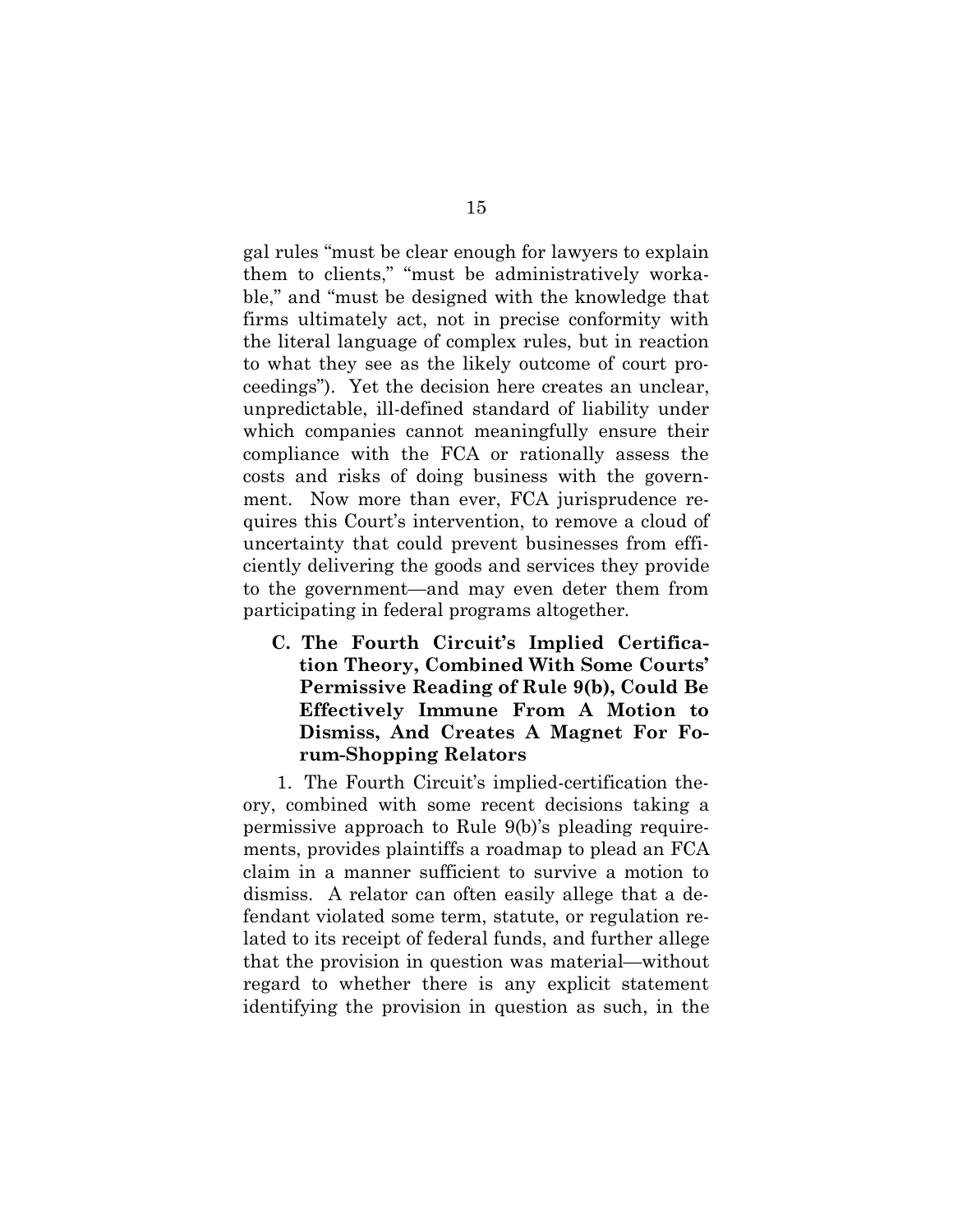contract or regulation. Moreover, some courts among the implied-certification minority have (improperly) construed Rule 9(b) permissively, allowing claims to survive a motion to dismiss without the kind of "identifying details" that Rule 9(b) might require for "common law or securities fraud claims." *E.g.*, *U.S. ex rel. Heath* v. *AT&T, Inc*., No. 14-7094, 2015 WL 3852180, at \*11 (D.C. Cir. June 23, 2015). In this context, and because materiality often turns on questions of fact, defendants may be forced to litigate FCA cases well past the pleading stage, incurring significant legal and discovery costs, and subjecting themselves to unpredictable fact-intensive judgments about materiality.

*United States* v. *Honeywell Int'l Inc.*, 798 F. Supp. 2d 12 (D.D.C. 2011), illustrates the point. There, the government alleged that certain goods purchased from the defendant failed to meet an industry standard five-year warranty. The complaint conceded that the contract did not explicitly condition payment on such a warranty, but alleged that the government "understood [the warranty] to be a condition of payment." *Id.* at 20. The court found that allegation, among others, sufficient to survive a motion to dismiss, even though "the government d[id] not state directly in its complaint that [the defendant] also understood such requirements to be conditions of payment." *Ibid*. The defendant had argued that the government had simply misconstrued the warranty; that argument, in the court's view, "raise[d] questions of fact that are more appropriately resolved after discovery closes, such as the scope of the warranty and whether [the retailer] issued that precise warranty upon each sale." *Id*. at 21; see also *U.S. ex rel. Landis*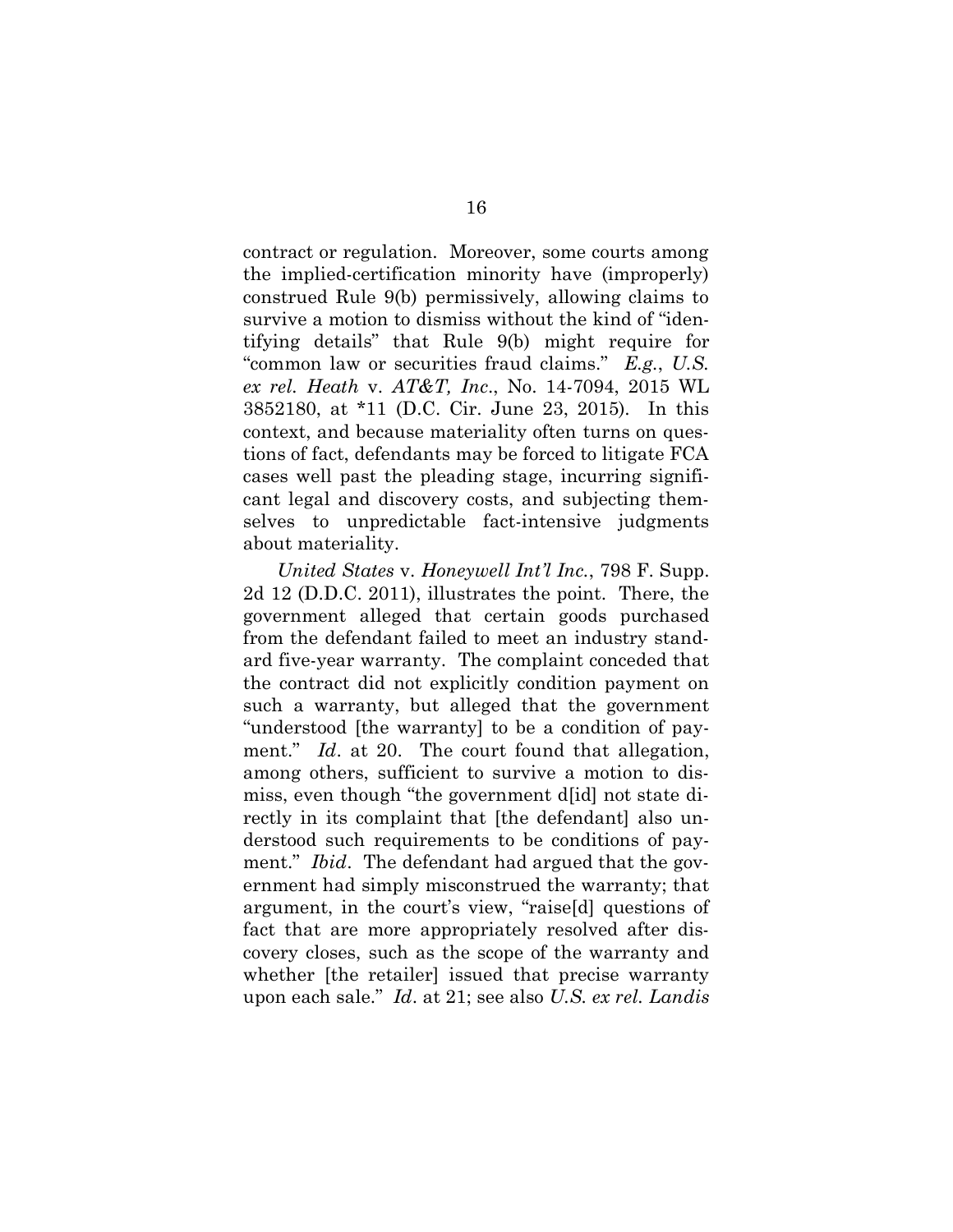v. *Tailwind Sports Corp*., 51 F. Supp. 3d 9, 51 (D.D.C. 2014) (denying motion to dismiss implied certification claims, based on allegations that compliance with rules of governing bodies of international bicycling organizations was material to sponsorship agreement with U.S. Postal Service).

In response to these concerns, the Fourth and other minority-view circuits assert that the materiality inquiry will serve as an effective constraint on meritless or abusive FCA litigation. *E.g.*, Pet. App. 13a-14a; *SAIC*, 626 F.3d at 1270 (concern is "very real" but "can be effectively addressed through strict enforcement of the [FCA's] materiality and scienter requirements"). But that response is likely to be cold comfort, particularly in Circuits that have diluted Rule 9(b) pleading requirements. See *Heath*, 2015 WL 3852180, at \*12. Materiality under the FCA is defined as "a natural tendency to influence, or be capable of influencing, the payment or receipt of money or property." 31 U.S.C. §3729(b)(4).

Effectively eliminating the motion to dismiss as a constraint on meritless FCA litigation would have real costs, and could force defendants to settle claims to avoid burdensome discovery and risking FCA treble damages and penalties. *E.g.*, *Smith* v. *Duffey*, 576 F.3d 336, 340 (7th Cir. 2009) (discovery in "complex litigation can be so steep as to coerce a settlement on terms favorable to the plaintiff even when his claim is very weak"); *International Data Bank, Ltd.* v. *Zepkin*, 812 F.2d 149, 153 (4th Cir. 1987) (treble damages provisions increase danger of defendants settling nuisance suits). As one of the FCA's leading commentators observed, the statute's treble damages and penalty structure "places great pressure on defendants to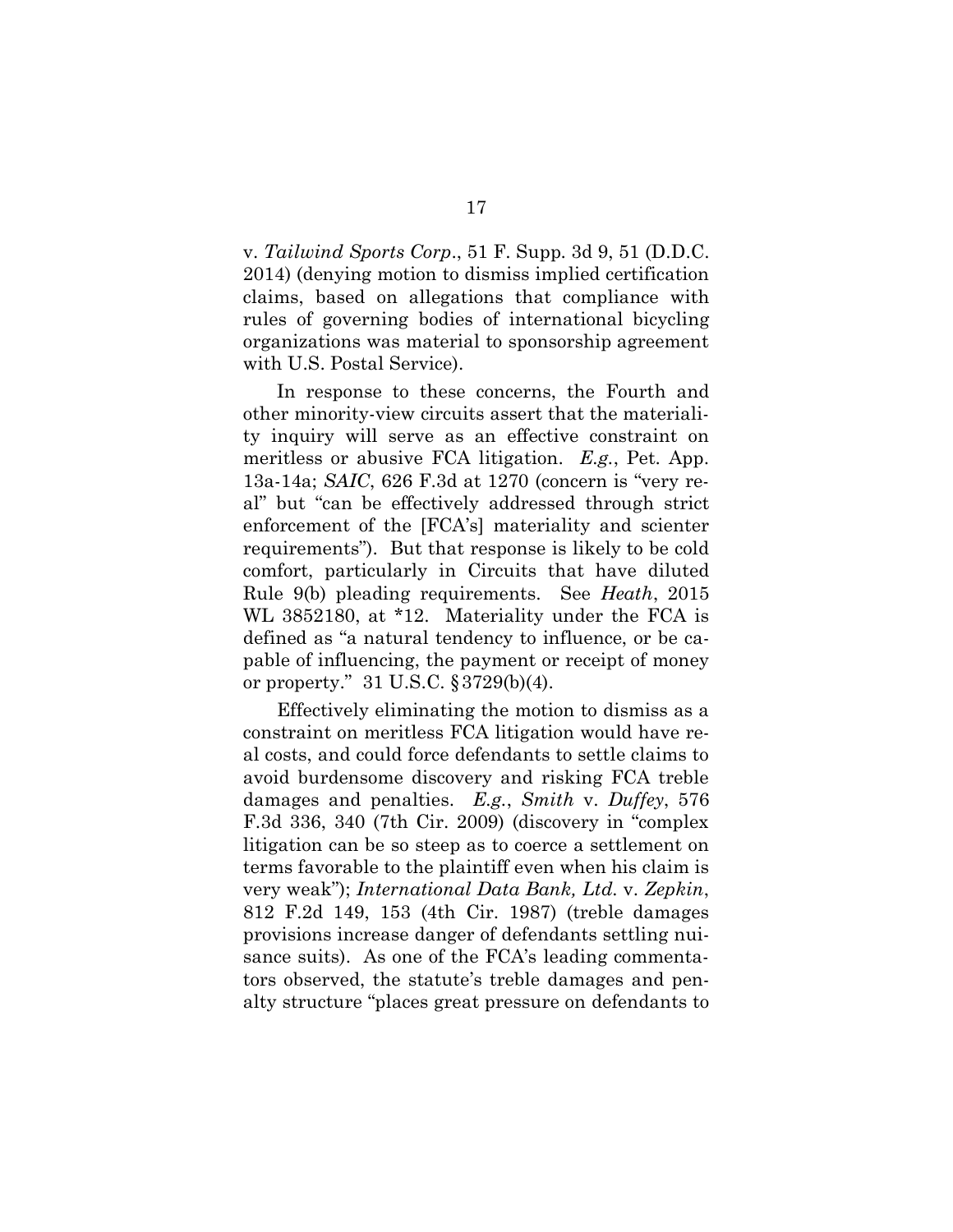settle even meritless suits." John T. Boese & Beth C. McClain, *Why* Thompson *Is Wrong: Misuse of the False Claims Act to Enforce the Anti-Kickback Act*, 51 Ala. L. Rev. 1, 18 (1999); accord Robert Salcido, *DOJ Must Reevaluate Use of False Claims Act in Medicare Disputes*, Wash. Legal Found. Legal Backgrounder at 4 (Jan. 7, 2000), *available at* http://goo.gl/YyZTdS ("dirty little secret" of FCA litigation is that "given the civil penalty provision and the costs and risks associated with litigation, the rational move for [FCA defendants]  $***$  is to settle the action even if the [plaintiff's] likelihood of success is incredibly small").

2. The Fourth Circuit's expansive implied certification theory all but ensures rampant forum shopping. The FCA allows nationwide service of process, see 31 U.S.C. §3732(a), often giving plaintiffs flexibility to sue in several jurisdictions. A complaint may be filed "in any judicial district in which the defendant or, in the case of multiple defendants, any one defendant can be found, resides, transacts business, or in which any act proscribed by [31 U.S.C.] section 3729 occurred." *Ibid*. FCA defendants often operate in multiple states, including offices or operations in the Washington, D.C. suburbs—and thus are typically subject to suit in the minority-view Fourth or D.C. Circuits, or both.

Those jurisdictions thus have a disproportionate effect on nationwide FCA jurisprudence given the concentration of *qui tam* cases in the D.C. and Fourth Circuits. Even before the panel decision here, the two Fourth Circuit district courts comprising the Washington D.C. suburbs, together with the U.S. District Court for the District of Columbia, where numerous government agencies and contractors op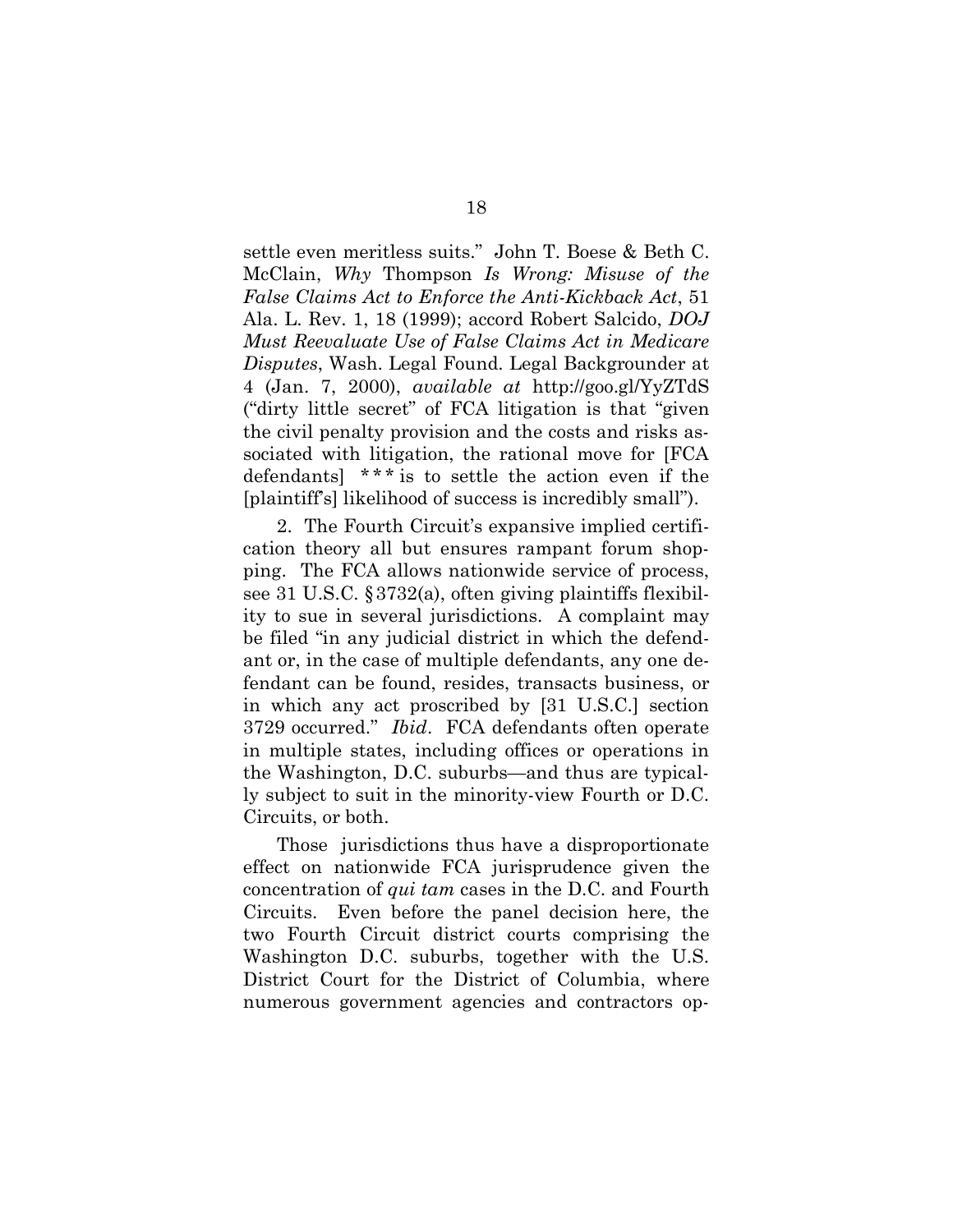erate or are headquartered, were all among the top ten venues nationwide for *qui tam* actions. See Enclosure to Ekstrand Letter, *supra*, at 27. That preference will become more pronounced given the panel's relator-friendly decision.

This Court has long recognized the inequities inherent in, and has sought to discourage, forum shopping. *E.g*., *Hanna* v. *Plumer*, 380 U.S. 460, 468 (1965) ("[T]he twin aims of the *Erie* [*R. Co.* v. *Tompkins*, 304 U.S. 64 (1938)] rule[ are the] discouragement of forum-shopping and avoidance of inequitable administration of the laws."); *Agency Holding Corp.* v. *Malley-Duff & Assocs., Inc.*, 483 U.S. 143, 154 (1987); *Gasperini* v. *Center for Humanities, Inc.*, 518 U.S. 415, 428 (1996). Those cases are grounded in the basic principle that a case "for the same transaction" tried in one court should not yield "a substantially different result" if tried in another. *Guaranty Trust Co. of N.Y.* v. *York*, 326 U.S. 99, 109 (1945). Yet under the existing circuit split, that disfavored result is all but guaranteed.

## **D. Implied Certification Affects A Vast Portion Of The U.S. Economy**

The uncertainty and vast expansion of FCA liability resulting from the Fourth Circuit's impliedcertification theory affects almost every sector of the economy. FCA liability potentially affects any entity or person, public or private, that receives federal funds in various forms—and relators are not shy in bringing suit, even when the government expresses no interest in the claims. See, *e.g.*, *Mikes*, 274 F.3d 687 (healthcare services); *Steury*, 735 F.3d 202 (medical manufacturing); *U.S. ex rel. Lemmon* v. *Envirocare of Utah, Inc.*, 614 F.3d 1163 (10th Cir. 2010)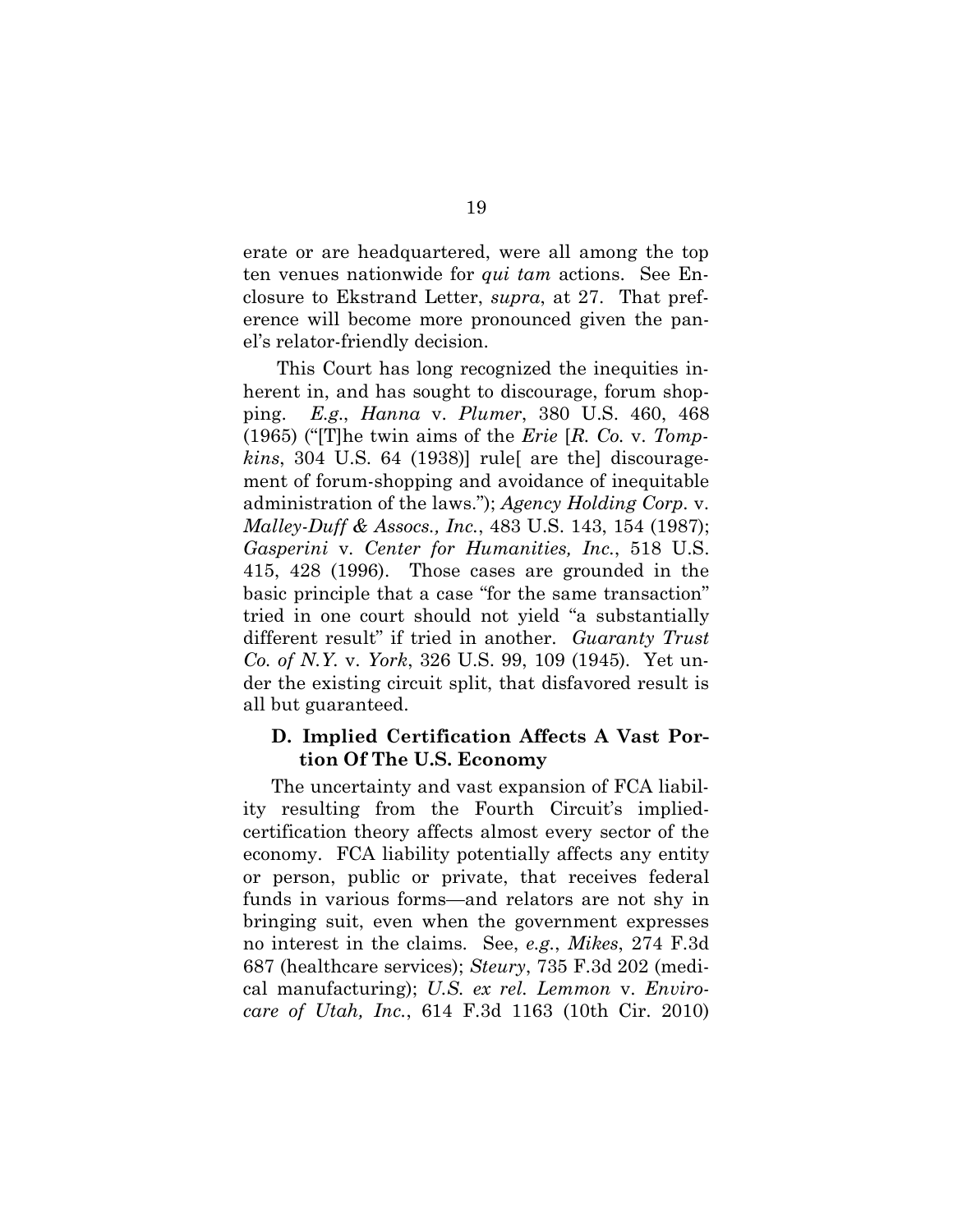(waste disposal services); *SAIC*, 626 F.3d 1257 (consulting services); *Sanford-Brown*, 2015 WL 3541422 (higher education services); *U.S. ex rel. Shemesh* v. *CA, Inc.*, No. 09-cv-1600, 2015 WL 1446547 (D.D.C. Mar. 31, 2015) (software development); *U.S. ex rel. Bilotta* v. *Novartis Pharm. Corp.*, 50 F. Supp. 3d 497 (S.D.N.Y. 2014) (pharmaceutical manufacturing); *United States* v. *Americus Mortg. Corp.*, No. 12-cv-02676, 2014 WL 4273884 (S.D. Tex. Aug. 29, 2014) (mortgage lending); *U.S. ex rel. McLain* v. *Fluor Enters., Inc.*, 60 F. Supp. 3d 705 (E.D. La. 2014) (disaster relief construction services); *U.S. ex rel. Oliver* v. *Philip Morris USA, Inc.*, No. 08-0034, 2015 WL 1941578 (D.D.C. Apr. 30, 2015) (cigarette manufacturing); *In re Kellogg Brown & Root, Inc.*, 756 F.3d 754 (D.C. Cir. 2014), (defense support services), cert. denied, 135 S. Ct. 1163 (2015); *Landis*, 51 F. Supp. 3d 9 (athletic sponsorship); *U.S. ex rel. Koch* v. *Koch Indus., Inc.*, 57 F. Supp. 2d 1122 (N.D. Okla. 1999) (crude oil purchasing); *U.S. ex rel. Anti-Discrimination Ctr. of Metro N.Y., Inc.* v. *Westchester Cnty.*, 712 F.3d 761 (2d Cir. 2013) (provision of urban housing to low-income residents); *U.S. ex rel. Bias* v. *Tangipahoa Parish Sch. Bd.*, No. 12-cv-2202, 2015 WL 225410 (E.D. La. Jan. 15, 2015) (public school Junior ROTC program); *U.S. ex rel. Pritzker* v. *Sodexho, Inc.*, 364 F. App'x 787 (3d Cir.), (public school lunch services), cert. denied, 562 U.S. 838 (2010); *Grand Union Co.* v. *United States*, 696 F.2d 888 (11th Cir. 1983) (food stamp program). The sheer magnitude and scope of the economic activity potentially subject to implied certification liability underscores the need for this Court's review.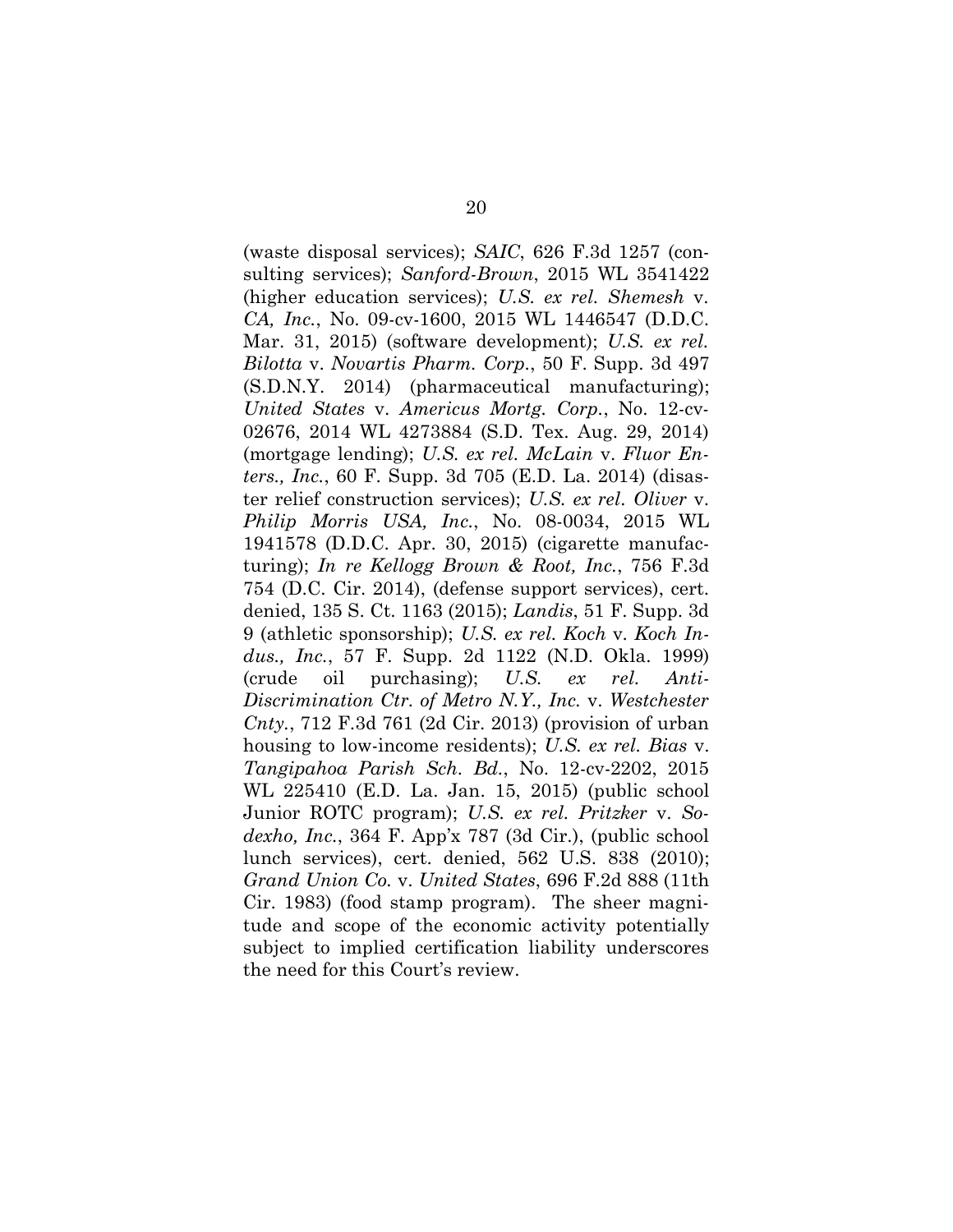The skyrocketing number of FCA lawsuits in recent years underscores the need for certainty on this point. Since the 1986 amendments to the FCA, an "army of whistleblowers, consultants, and, of course, lawyers" have been released onto the landscape of American business. 1 John T. Boese, *Civil False Claims and* Qui Tam *Actions*, at xxi (4th ed. 2011). In the last few years alone, the number of *qui tam* actions increased from roughly 400 per year to nearly double that figure—700 in each of 2013 and 2014. See Press Release, U.S. Dep't of Justice, *Justice Department Recovers Nearly \$6 Billion from False Claims Act Cases in Fiscal Year 2014* (Nov. 20, 2014), http://goo.gl/vXAxBB. Despite the volume of *qui tam* claims, actions in which DOJ declines to intervene account for only 3.6% of total *qui tam* monetary settlements and judgments. DOJ, *Fraud Statistics— Overview: Oct. 1, 1987–Sept. 30, 2013* ("*Fraud Statistics*"), at 1-2 (2013), *available at* http://goo.gl/VI9nrJ. The Fourth Circuit's rule here applies equally to intervened and non-intervened cases. Looking forward, DOJ recently implemented a new procedure whereby all new *qui tam* complaints will be shared between the Civil and Criminal Divisions immediately upon filing, as part of DOJ's efforts to "step[] up" FCA enforcement still further. Leslie R. Caldwell, Ass't Att'y Gen. for Crim. Div., U.S. Dep't of Justice, Remarks at the Taxpayers Against Fraud Education Fund Conference (Sept. 17, 2014), http://goo.gl/P4j8RA. In this climate, the prospect and scope of FCA litigation is a paramount concern for American businesses.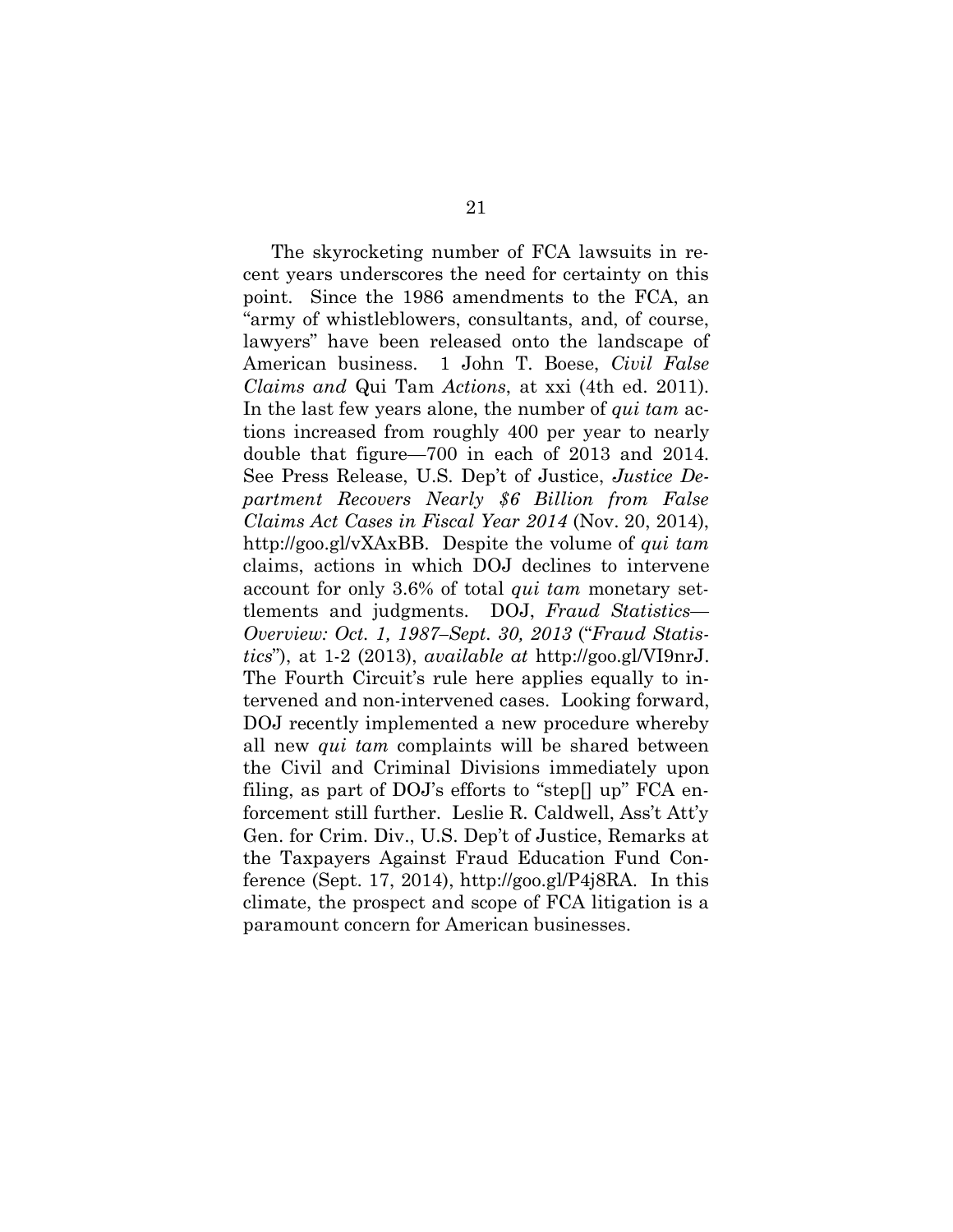## **III. Implied Certification Has No Basis In The False Claims Act**

The implied-certification theory accepted by a minority of circuits not only departs from the views of other courts, but is simply wrong on the merits. Under the minority view, relators are free to bring FCA actions that, properly understood, should be litigated—if at all—by the government, through claims for breach of contract or associated remedies.

The FCA serves an important but limited purpose: helping to detect and combat fraud. The *sine qua non* of an FCA claim under 31 U.S.C.  $§3729(a)(1)(A)$  is the alleged submission of a "false or fraudulent" claim for payment. See also H.R. Rep. No. 99-660, at 16 (1986) ("The purpose of [the 1986 FCA amendments is to  $***$  strengthen and clarify the government's ability to detect and prosecute civil fraud \*\*\*."). As courts have repeatedly recognized, "[t]he FCA is not a general 'enforcement device' for federal statutes, regulations, and contracts." *Steury*, 625 F.3d at 268; accord *Mikes*, 274 F.3d at 699 (FCA "was not designed for use as a blunt instrument to enforce compliance").

Limiting FCA liability to instances where "a contractor's compliance with federal statutes, regulations, or contract provisions" was an explicit "'condition' or 'prerequisite' for payment under a contract" recognizes that "unless the Government conditions payment on a certification of compliance, a contractor's mere request for payment does not fairly imply such certification." *Steury*, 625 F.3d at 268. Although the Fourth Circuit viewed the materiality requirement as an adequate safeguard, see Pet App. 13a-14a, "[t]he prerequisite requirement has to do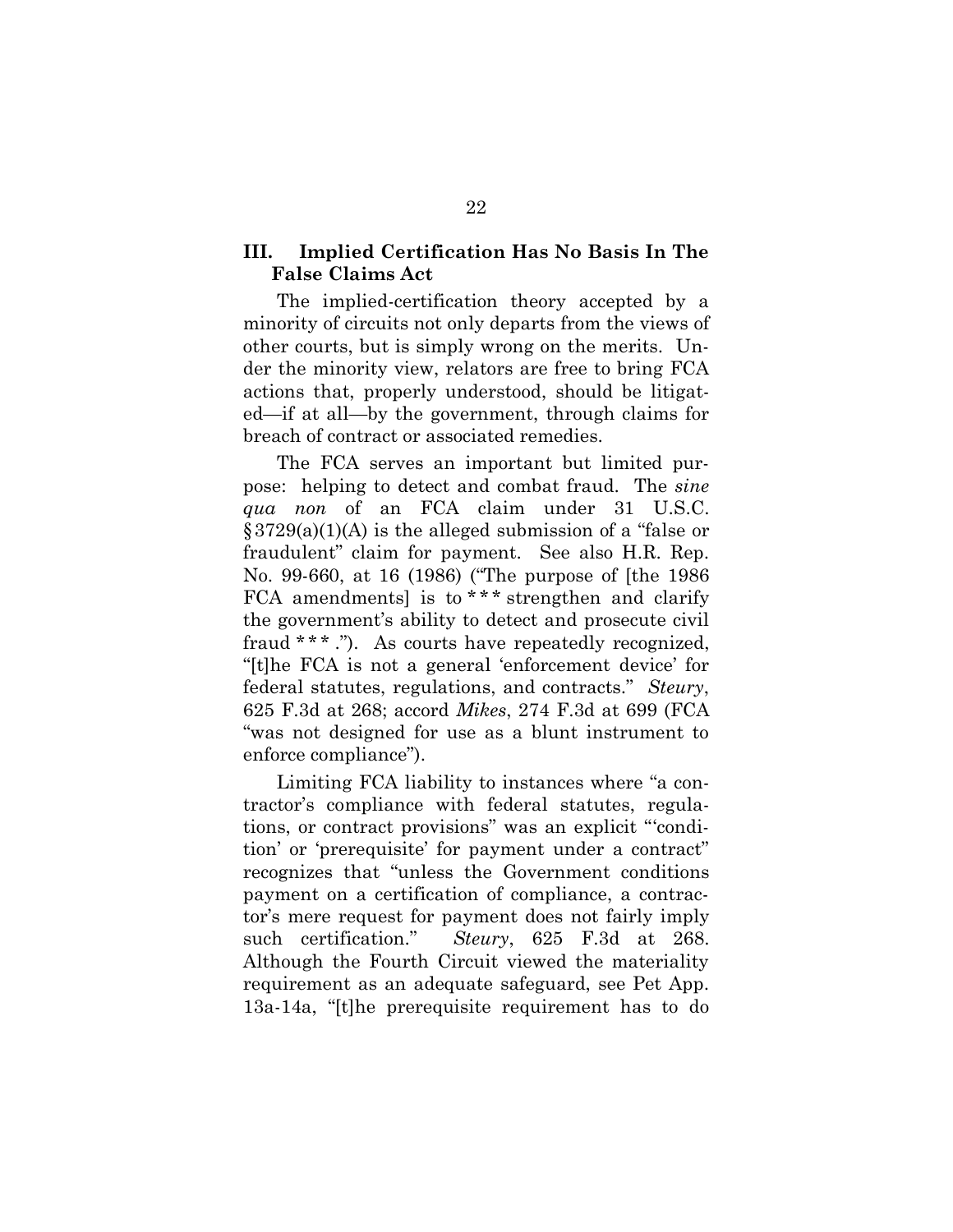with more than just the materiality of a false certification; it ultimately has to do with whether it is fair to find a false certification or false claim for payment in the first place." *Steury*, 625 F.3d at 269. Indeed, "even if a contractor falsely certifies compliance (implicitly or explicitly) with some statute, regulation, or contract provision, the underlying claim for payment is not 'false' within the meaning of the FCA if the contractor is not required to certify compliance in order to receive payment." *Ibid.*

The Fourth Circuit's expansion of FCA liability far beyond these core principles is not only contrary to the statutory text and purpose, but is simply unnecessary, because the government has a broad range of other remedies to recover on such claims. The government may, of course, sue for breach of contract, including based on of the kind of implicit promise that underlies the certification claims here. See 23 Richard A. Lord, *Williston on Contracts* § 63:14 (4th ed. 2003). The government may assess administrative penalties, simply refuse to pay, or debar a contractor from future work. But these remedies share a key characteristic: only the United States itself may assert them. Nothing in the FCA's text, history, or structure suggests that Congress intended so radically to expand the universe of potential FCA plaintiffs, to allow private relators to sue for perceived transgressions of the myriad and picayune contractual and regulatory provisions associated with the typical government contract or benefit program. This Court's review is urgently needed.